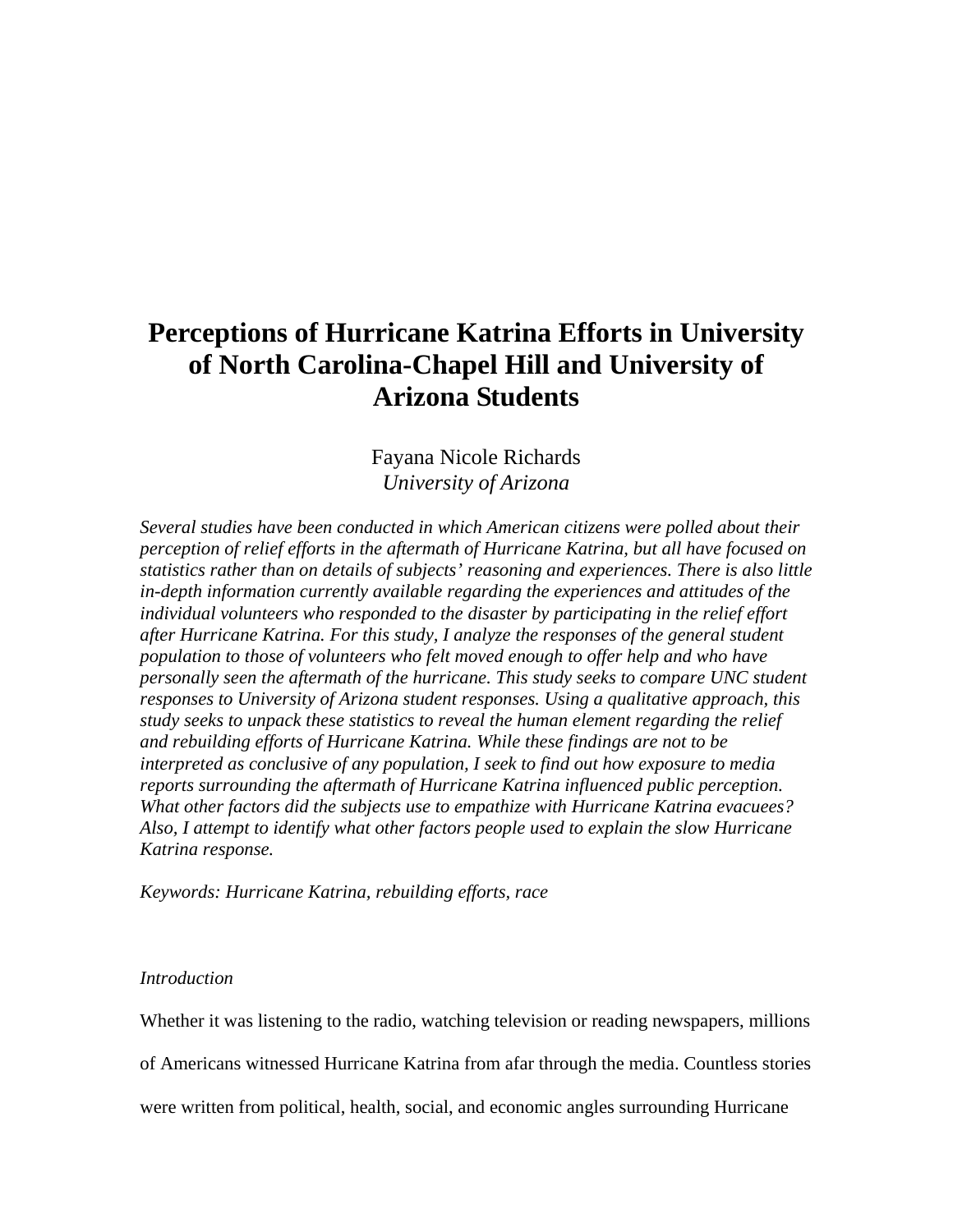Katrina. When people tell stories, the words used can be seen as a gateway to their consciousness. Because social issues are tied to abstract thoughts in a person's mind, these stories are reflections experienced by the storyteller. Heron (1981) suggests that the core of what it means to be human is the ability to use language. Through language, humans are able to capture their experiences. Therefore, interviewing is a plausible method to tap into experiences of humans and how they see the world. It is important to recognize that it would be nearly impossible to understand another being completely. In order for this to happen, one would need to enter the others "stream of consciousness and experiences what he or she had" (Seidman 1998). Despite these limitations, in depth interviewing is still a valuable resource because it allows us to put their experiences and behavior in context. A key assumption to in-depth interviewing is that "the meaning people make out of their experience affects the way they carry out that experience" (Seidman 1998).

## *Literature Review*

## *Media Representation in the Media*

 Because student participants used media outlets, such as watching television and/or reading the newspaper, it is important to discuss what was actually being released by media professionals. Despite not being able to verify the claims to a certain degree of legitimacy, media outlets reported stories of numerous acts of lootings, shootings and even rape during the aftermath of Hurricane Katrina. The widely cited example of two Associated Press photos shows a White female and male carrying backpacks with the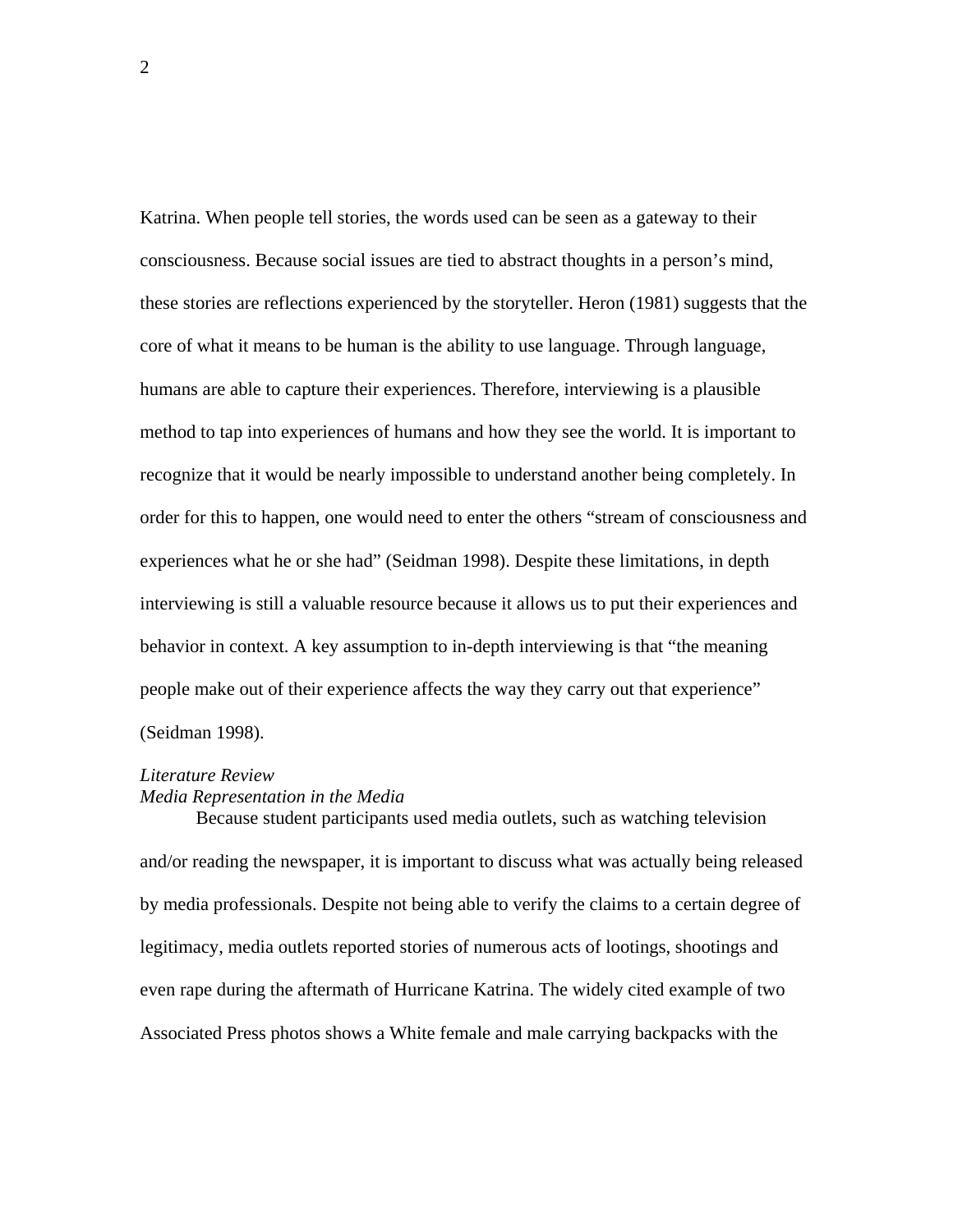female holding a bag of supplies with a caption that read: "Two residents wade through chest-deep waters after finding bread and soda from a local grocery store after Hurricane Katrina came through the area" (Carbado and Harris 2006). The other photo reveals an African American male carrying a bag of supplies through the water with a caption that read: "A young man walks through chest-deep flood water after looting a grocery store in New Orleans" (Carbado and Harris 2006). Undeniably, the media reports raised a lot of issues surrounding race and the treatment of African Americans. However, the real issue is the perpetuation of racial stereotypes involving poor African Americans and looting (Carbado and Harris 2006). With a long history of stereotyping minorities, the media was more readily to accept these images because it reinforced what was widely believed to be true about poor blacks (Dyson 2006).

In the first few days after the levees broke, the media sympathized with African Americans by framing them as victims of Hurricane Katrina and unorganized governmental efforts. Over time, the frames shifted its focus from seeing African Americans as victims to seeing them as perpetrators of criminal acts such as murder, looting, and rape. While it is nearly impossible to tabulate exacts numbers for what actually happened during the aftermath of Hurricane Katrina, crime was presented in the media to be rampant and out of control. As a result, the more popular frame of seeing poor blacks as "lazy, undeserving, and inherently criminal" arose (Carbado and Harris 2006). On the other hand, members of the media subsequently retracted comments that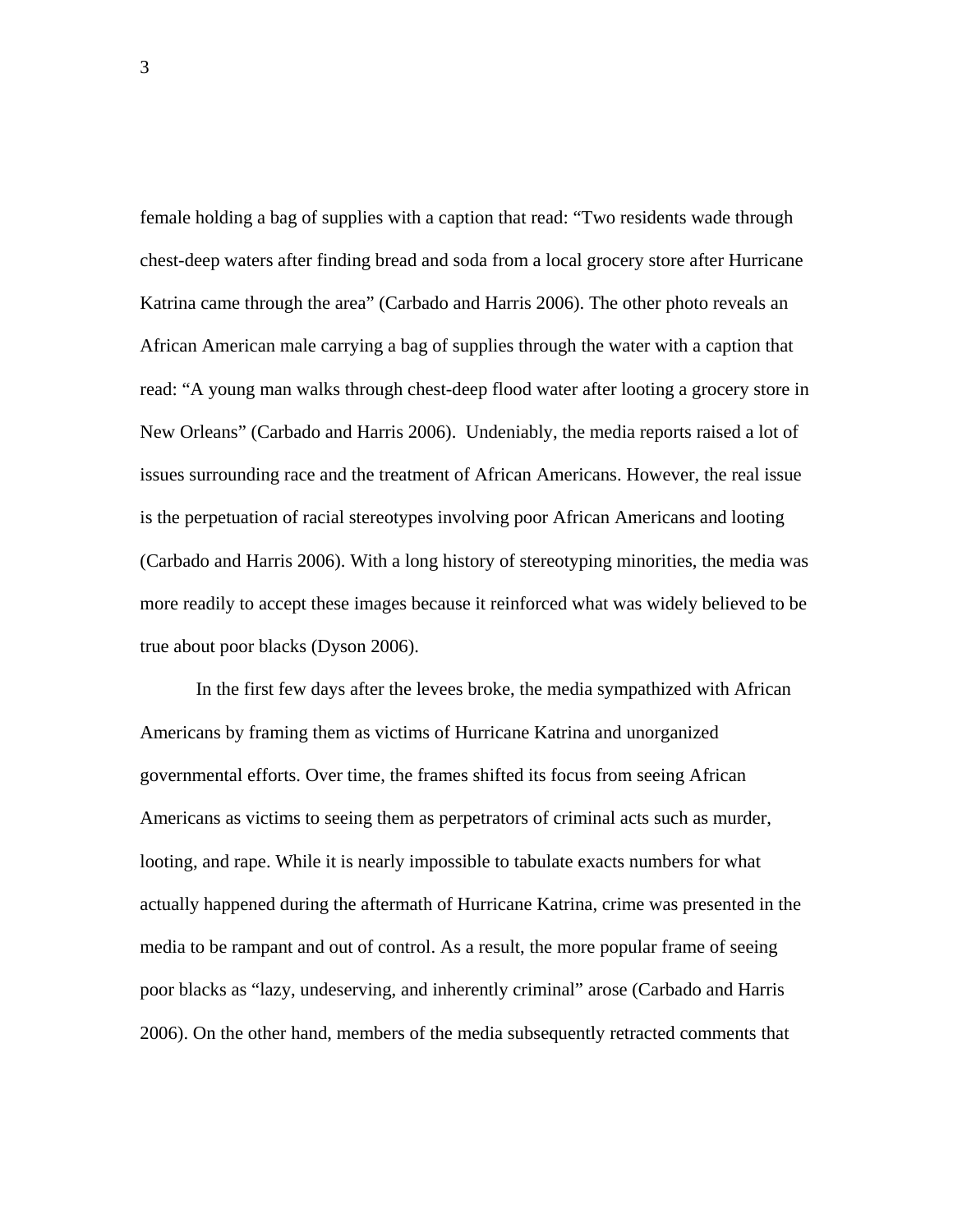they realized had been inaccurate, stating, for example, that "the vast majority of reported atrocities committed by evacuees at the Dome — murders, rapes and beatings — have turned out to be false, or at least unsupported by any evidence" (Russell and Thevenot 2005).

Bevc et al. (2006) argues that mainstream media representation did have an effect on the relief efforts during the aftermath of Hurricane Katrina. As the media continued to report on various accounts of criminal activities that were supposedly happening, government officials shifted their focus from mainly a relief effort to maintaining order in the city. In the beginning, Louisiana governor Kathleen Blanco called for all efforts to be streamlined towards search and rescue; however, three days later Blanco ordered public safety officers to turn their attention to the looters (Bevc et al. 2006). This change of direction had an effect on the resources guided toward the search and rescue efforts.

As pressure mounted to "secure" New Orleans, the purported looting and other violent crimes were also seen as beyond the local government's ability to control. President Bush assured the public that one of the government's main objectives was to "restore and maintain law and order." As a result, the National Guard deployed more than 7,000 troops for the Hurricane Katrina response. Hundreds of evacuees were searched in the convention center before they were allowed to board buses to leave the area. A "warzone" metaphor appeared as military personnel started comparing New Orleans to Iraq. (Bevc et. al) Undoubtedly, media reporters picked up this metaphor in their stories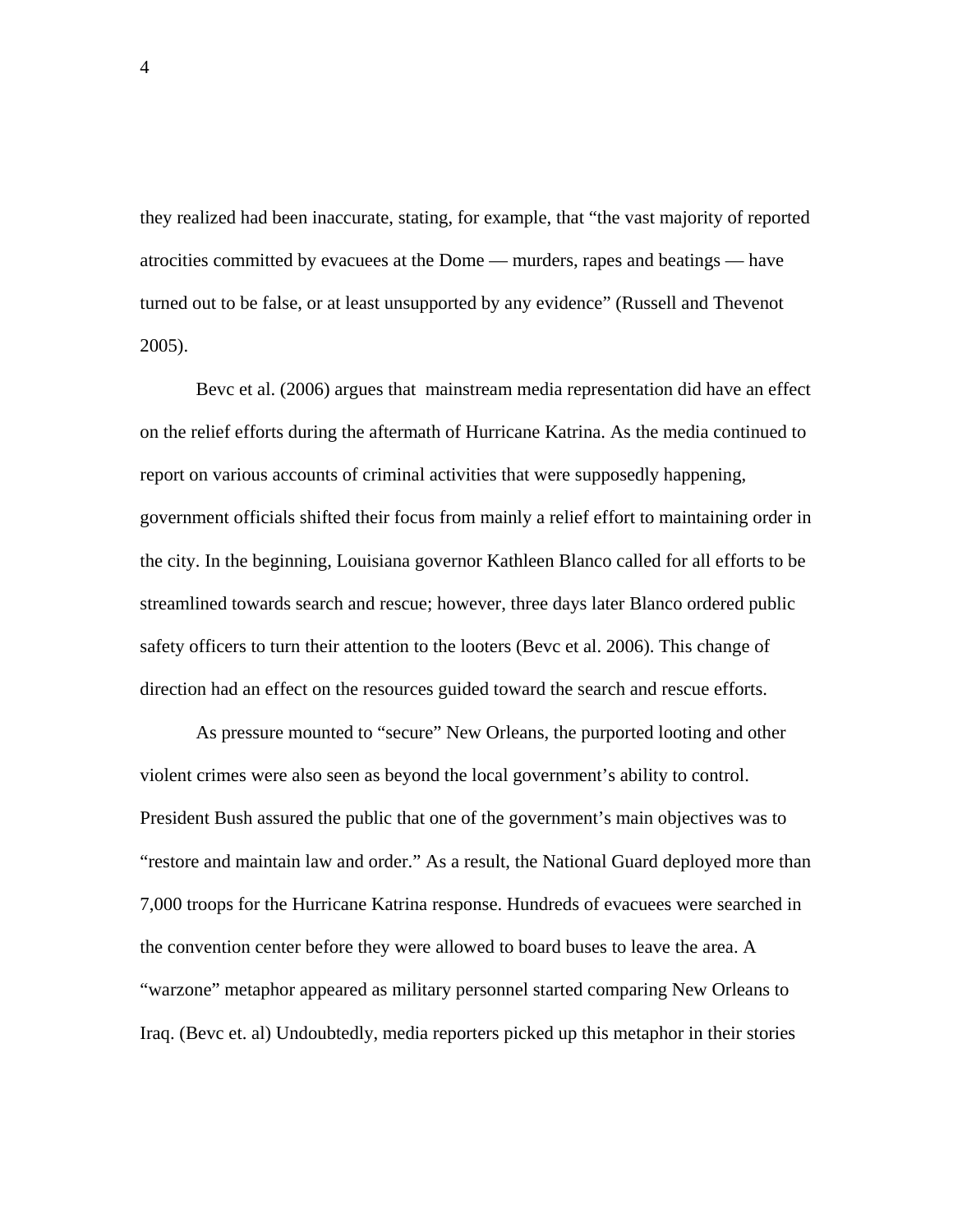and it was disseminated to their readers. I argue that this may account for some of the shift seen in readers' sentiments—over time public empathy for Hurricane Katrina evacuees diminished, and many analysts trace the impact to changing media coverage. *Pro-Social Behavior* 

 Despite initial media reports, it is important to note that during times of crises patterns of prosocial behavior emerge, creating new roles for individuals and institutions, and that this clearly happened during the aftermath of Hurricane Katrina. For example, hotels converted their rooms into temporary housing for evacuees and supplied food and water to those in need. By stepping out of their normal roles, the hotel staff contributed to the emergence of prosocial behavior amidst confusion for evacuees. Hospitals improvised their primary roles after shortage in electricity with doctors, nurses and technicians by fanning their patients to keep them cool. Prosocial behavior extended from institutions to the neighborhoods. The "Robin Hood Looters", a group of eleven friends, decided to remain behind in New Orleans to help evacuate neighbors, searched for food in abandoned homes and collaborated with the National Guard. Another group in Uptown occupied an empty school as its base to support and evacuate elderly neighbors (Quarantelli et al. 2006). Even more so, the media influenced the emergence of neighbors collaborating together:

The people in the school, through their radio, heard stories of what supposedly was going on in the Superdome and the Convention Center, which strengthened their determination not to evacuate to those localities….some white residents organized themselves into heavily armed groups to protect that locality from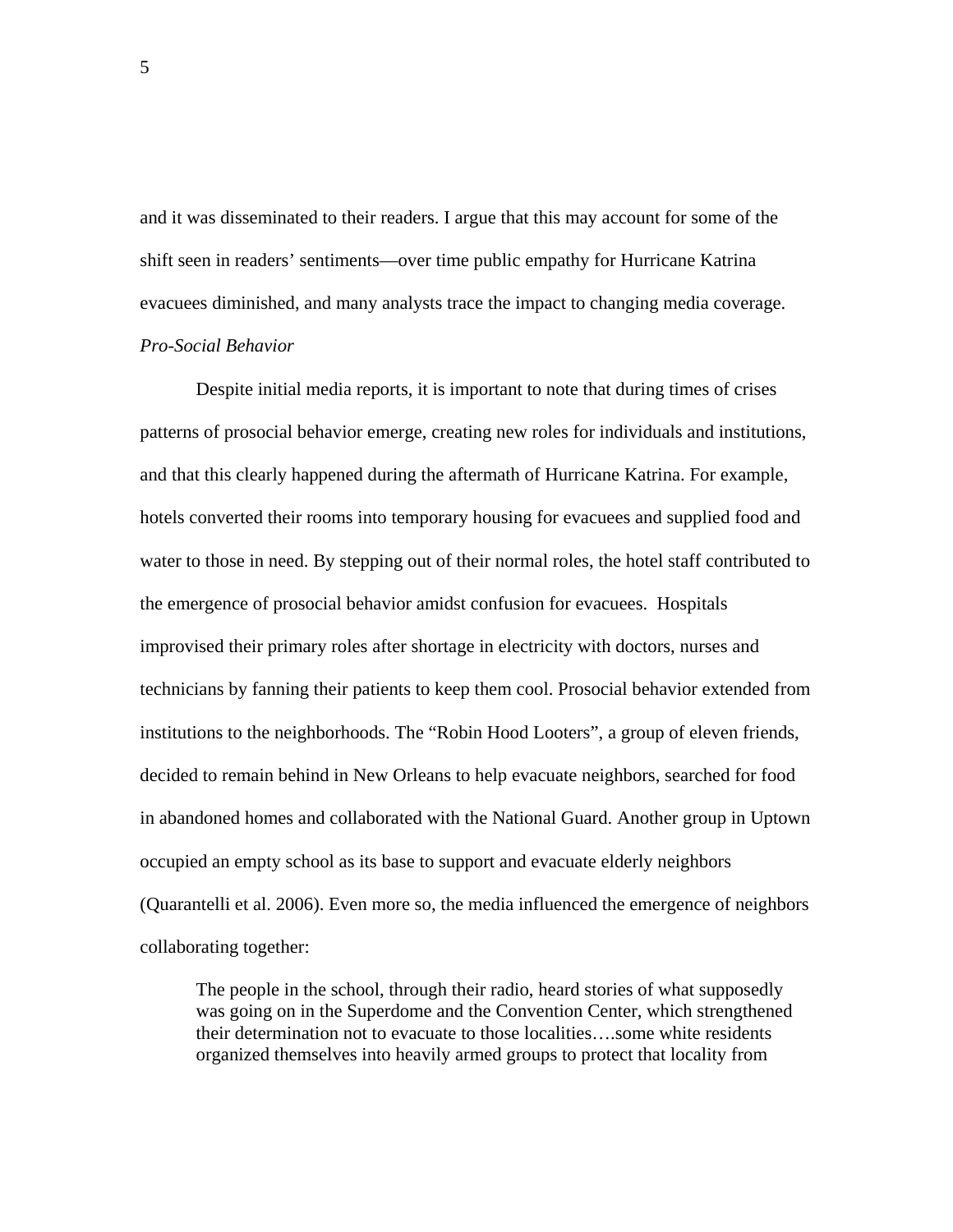rumors about invading gangs of young Black men. Other residents in that same neighborhood paid for a team of former Israeli commando units to fly into the area in former Russian attack helicopters (Quarantelli et al. 2006).

In this instance, the media helped create a potentially dangerous situation by giving residents a reason to bear arms in the face of disaster. This protective disposition resonated in the minds of neighbors providing validity for these stories that were being reproduced in the media. With this setting, the violent, young Black man stereotype was in full swing reinforcing the need for weapons.

## *African American Politics*

As people all over the country watched the tragedy unfold, African Americans were more likely than Whites to feel anger in response to the events around Hurricane Katrina. These feelings of anger, in part, can be explained by African Americans' perception of racial discrimination by the federal government. Because the areas affected by Hurricane Katrina were largely populated by African Americans prior to the storm, the emotional response of outside Blacks is expected to be stronger compared to other racial groups. (McGowen et al.) African Americans were also more likely to respond emotionally to Hurricane Katrina with the belief that the federal government would have responded faster if the large majority of the population had been White. In a CNN/Gallop/USA Today poll, six out of ten African Americans agreed with the statement that the federal response was slower in rescue efforts because a large majority of those stranded were African American compared to just one out of eight Whites (CNN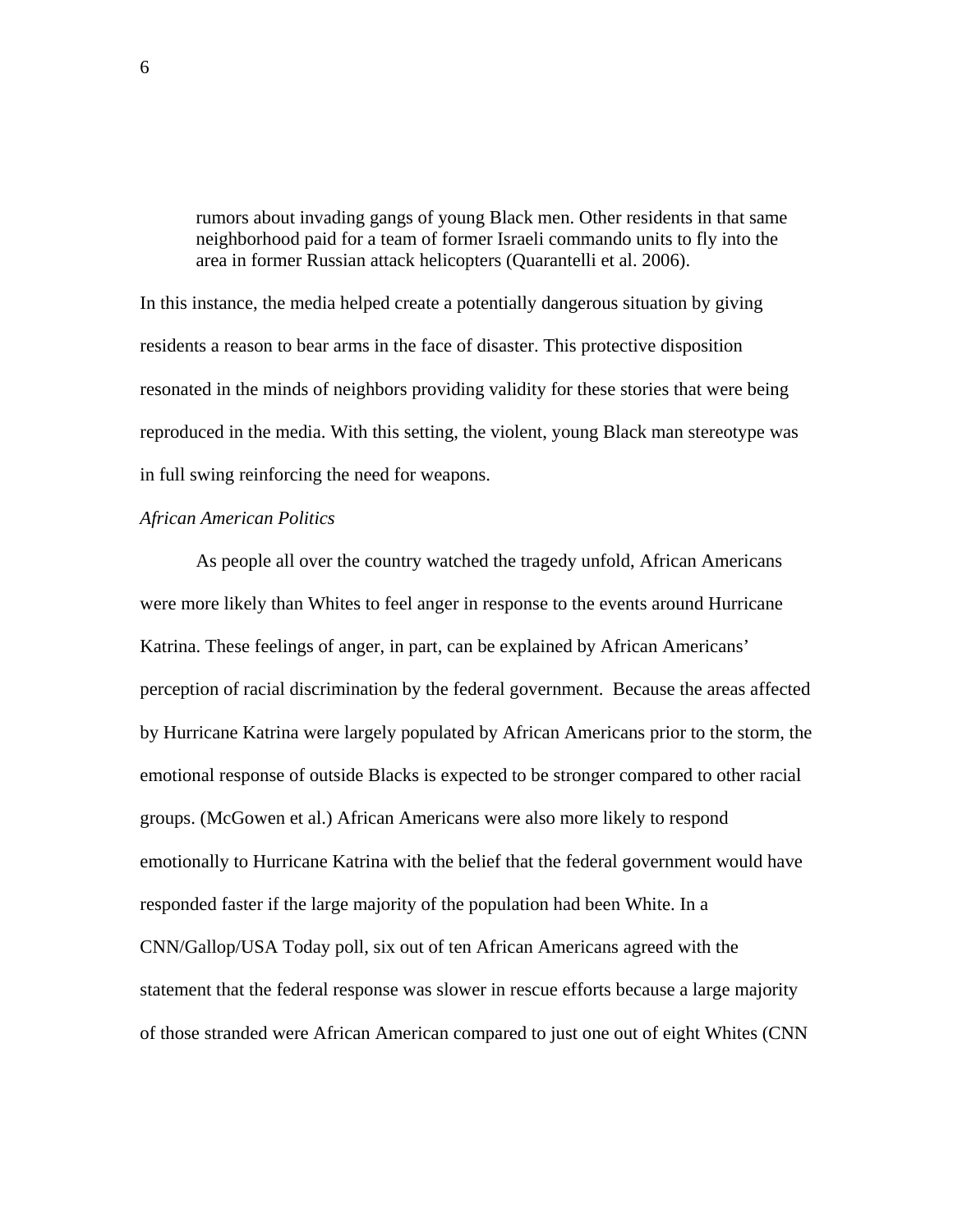2005).

African Americans tend to have a group-centric view over other groups in society and psychological connectedness, as a whole, has been found essential in political movements. Even more so, African Americans internalize politics that affect the population as a whole, even when they themselves are not personally affected. The more a political event relates to the individual's in-group identity, the more the chances are of the individual exhibiting an emotional response to the event (McGowen et al. 2007). The strong response by African Americans to Hurricane Katrina can be, in part, explained by racial discrimination surrounding the aftermath of Hurricane Katrina.

 On September 3, 2005 during the NBC telethon raising money for Hurricane Katrina, Kanye West, a rapper, diverted from his scripted lines to criticize President Bush for the slow response of the federal government. West blatantly states on live television that "Bush doesn't care about Black people." (Dyson 2006) Unsurprisingly, Bush and his family fired back at West's comments about Bush's commitment to African Americans during Hurricane Katrina. Weisberg (2005) suggests that it would be easier to demonstrate that Bush does not care about African American votes rather than African American on a personal level, which may mean the same thing. Since African Americans typically vote Democratic, Republicans have rarely sought efforts to try and court the African American vote (Weisberg 2005). Capture of the black vote is not on the main agenda for Republicans, and it is certainly possible to win a race without them because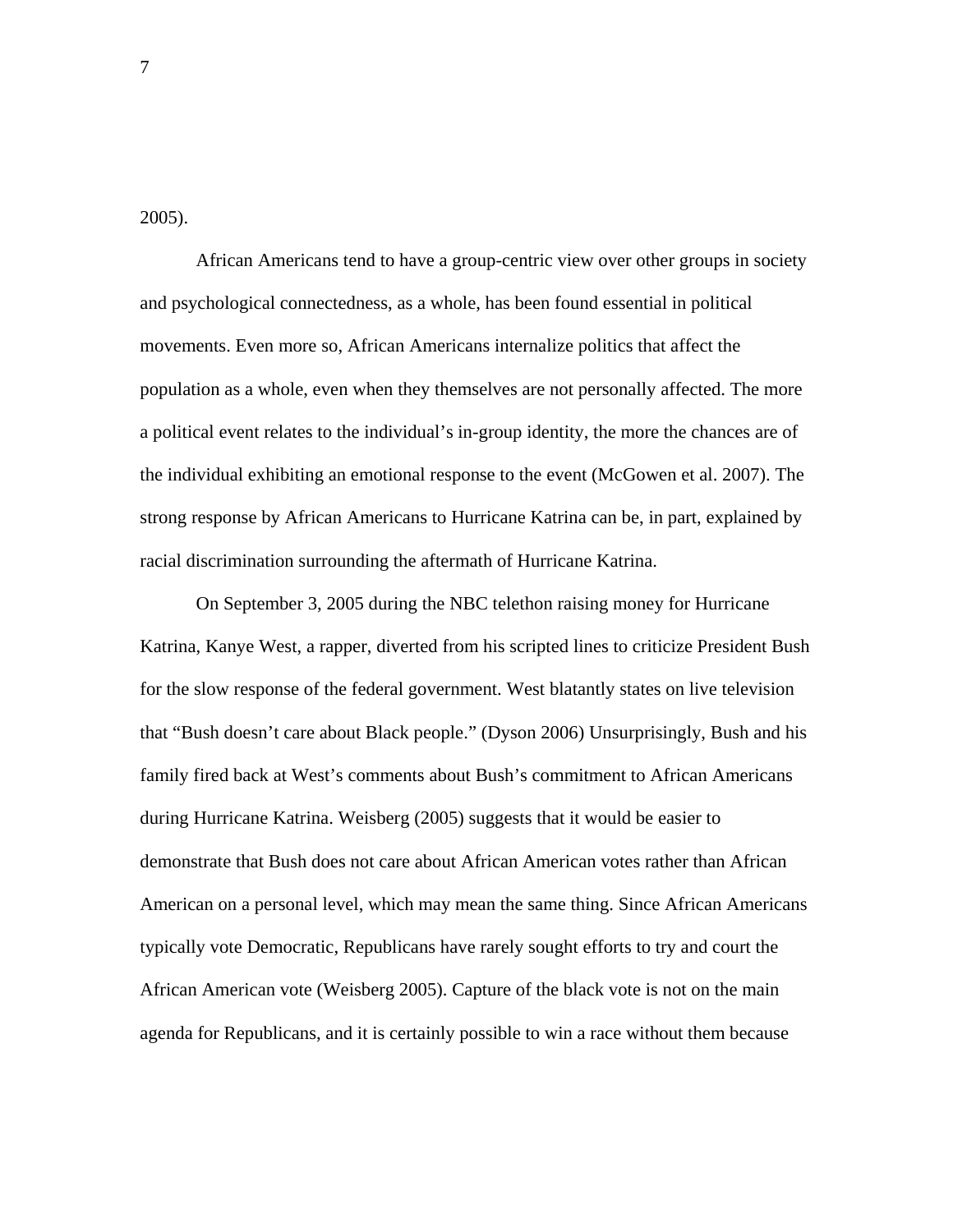African Americans only make up a small percentage in the U.S. population as a whole.

Weisberg adds:

Had the residents of New Orleans been White Republicans in a state that mattered politically, instead of poor Blacks in (a) city that didn't, Bush's response surely would have been different. Compare what happened when hurricanes Charley and Frances hit Florida in 2004. Through the damage from those storms was negligible in relation to Katrina's, the reaction from the White House was instinctive, rapid, and generous to the point of profligacy. Bush visited hurricane victims four times in six weeks and delivered relief checks personally (Weisberg 2005).

Weisberg's argument demonstrates how complex the discussion around race and the relief and rebuilding efforts during the aftermath of Hurricane Katrina can be. It may be possible that Bush's efforts in the previous hurricanes were calculated with a political motive. In any case, Bush's initial concern for the destruction in the wake of Hurricane Katrina was questionable, even hesitant in manner.

# *Methodology*

During the summer of 2007, I conducted ten interviews with University of North Carolina at Chapel Hill students and Hurricane Katrina volunteers. Four of the interviewees identified themselves as African American/ Black; while the other six identified themselves as White/Caucasian. The interviews were digitally recorded and took place individually in a secluded room on campus or a local church. Each interview lasted between thirty minutes and an hour. The interviewees were asked open-ended questions about the relief and rebuilding efforts around Hurricane Katrina, including questions about what roles they believed the race of the victims played in national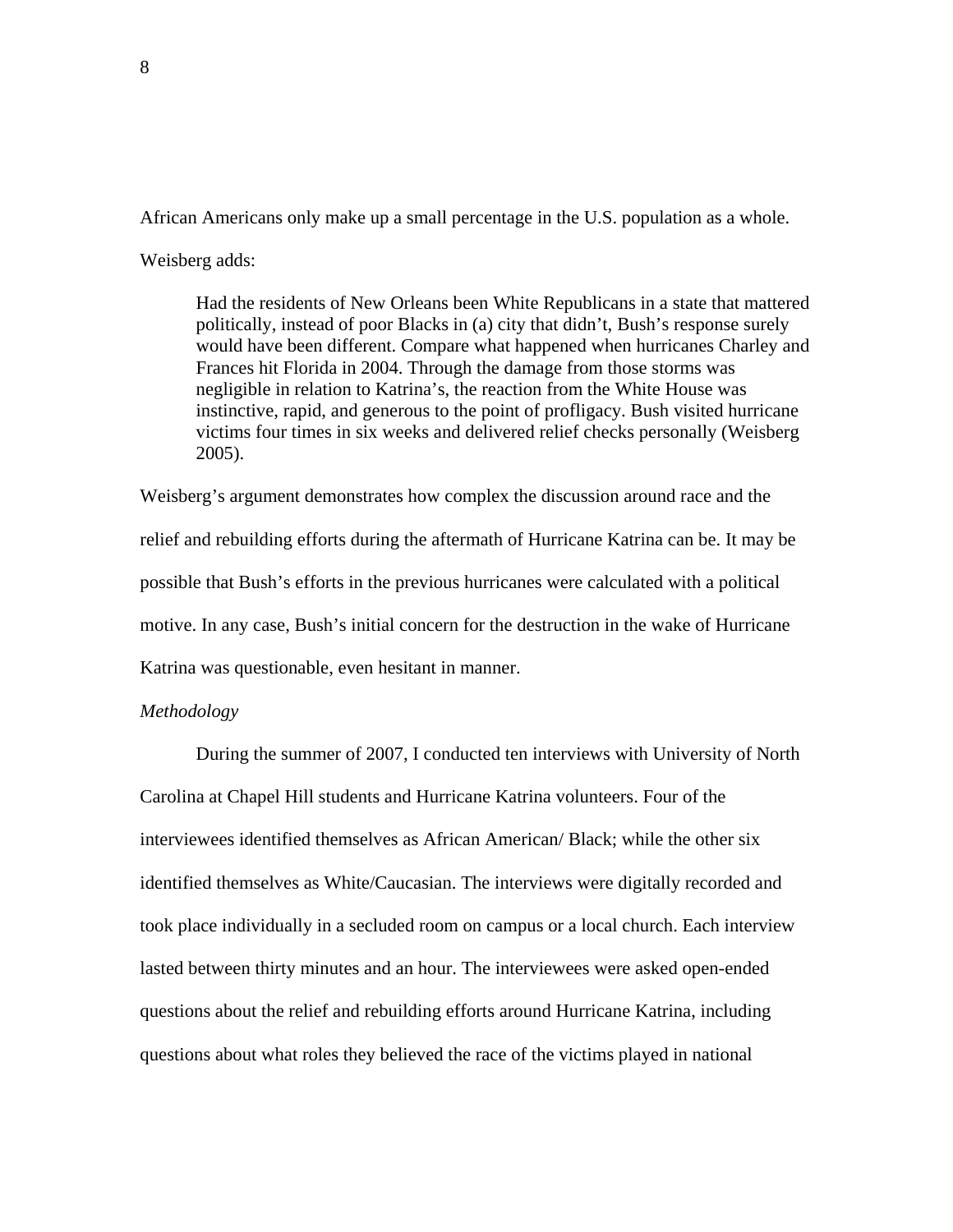attitudes and relief efforts. (See Appendix A) For the second portion of the paper, I interviewed ten University of Arizona students. Five of the interviewees identified themselves as White; while the other five identified themselves as African American or Black.

## *Findings UNC students*

 Like the majority of Americans, UNC students observed the aftermath of Hurricane Katrina through the eyes of the media. However, three of the six students I interviewed had participated in post-Hurricane Katrina efforts near their own homes, such as participating in food drives and donating clothes. All expressed the desire to do more at that time but were limited due to school obligations.

 While all of UNC respondents felt that the federal response would have had different outcomes had the majority of the victims been White, differences in the reasoning for their response divided along racial lines. Nearly all of the African American student participants used historical memory and racial identification to justify their reasons for sympathizing with Hurricane Katrina victims. African American respondents had internalized the aftermath of Hurricane Katrina using terms like "my people". This may be because a large portion of the victims of Hurricane Katrina had been African American. Angela, an African American student, says:

Because the way the black community is, we may have our differences and vices but we still see someone suffering who is black and there is an automatic thing you feel with them…but if push came to shove and it was black people against however else that kinship would bond us.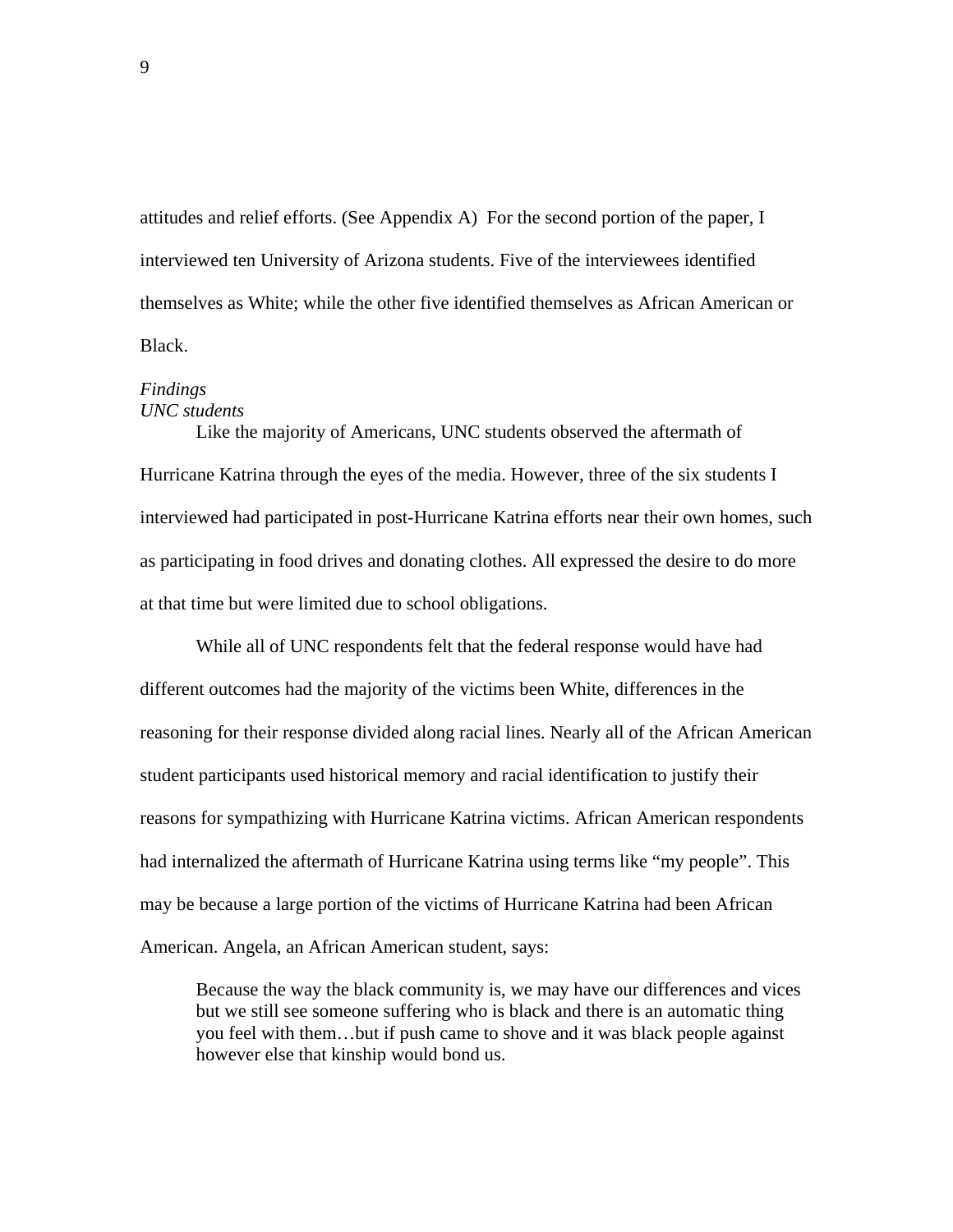Angela uses her ethnic identity to help reinforce her sympathy towards Hurricane Katrina evacuees. Like the other African American participants, Angela took on this "nothing new" attitude about how the aftermath of Hurricane Katrina. She goes on to explain that this was not the first time African Americans have been mistreated by the government. When asked, the other participants said they felt the same, claiming they were not shocked that it happened but only angry and frustrated that it did. This may suggest that because those who were more likely to experience or those who understand how racial discrimination can manifest in other's lives were more likely to identify race as a factor in Hurricane Katrina relief efforts.

 White student participants tended to sympathize with the relief efforts by using their financial status to evaluate how devastating it was for Hurricane Katrina victims and their position as a White American to explain their emotional response. David uses his knowledge obtained from the media and his personal background:

I felt bad seeing all of those people who didn't have the resources to make it to safety. I guess cause' there's this white attitude that because the majority of the people left there or we saw on TV were African American. We just kind of assumed that they didn't take the warnings seriously, but if they were white and educated they would have taken the warnings and should have known better.

David's assumption that those who were left behind had the resources to leave is consistent with privilege. He realizes that the majority of those left behind were poor but he assumes that the poor had a car or a way to leave the affected areas. Brown (2006) argues that the "normalization of privilege" allows for the privilege to judge society on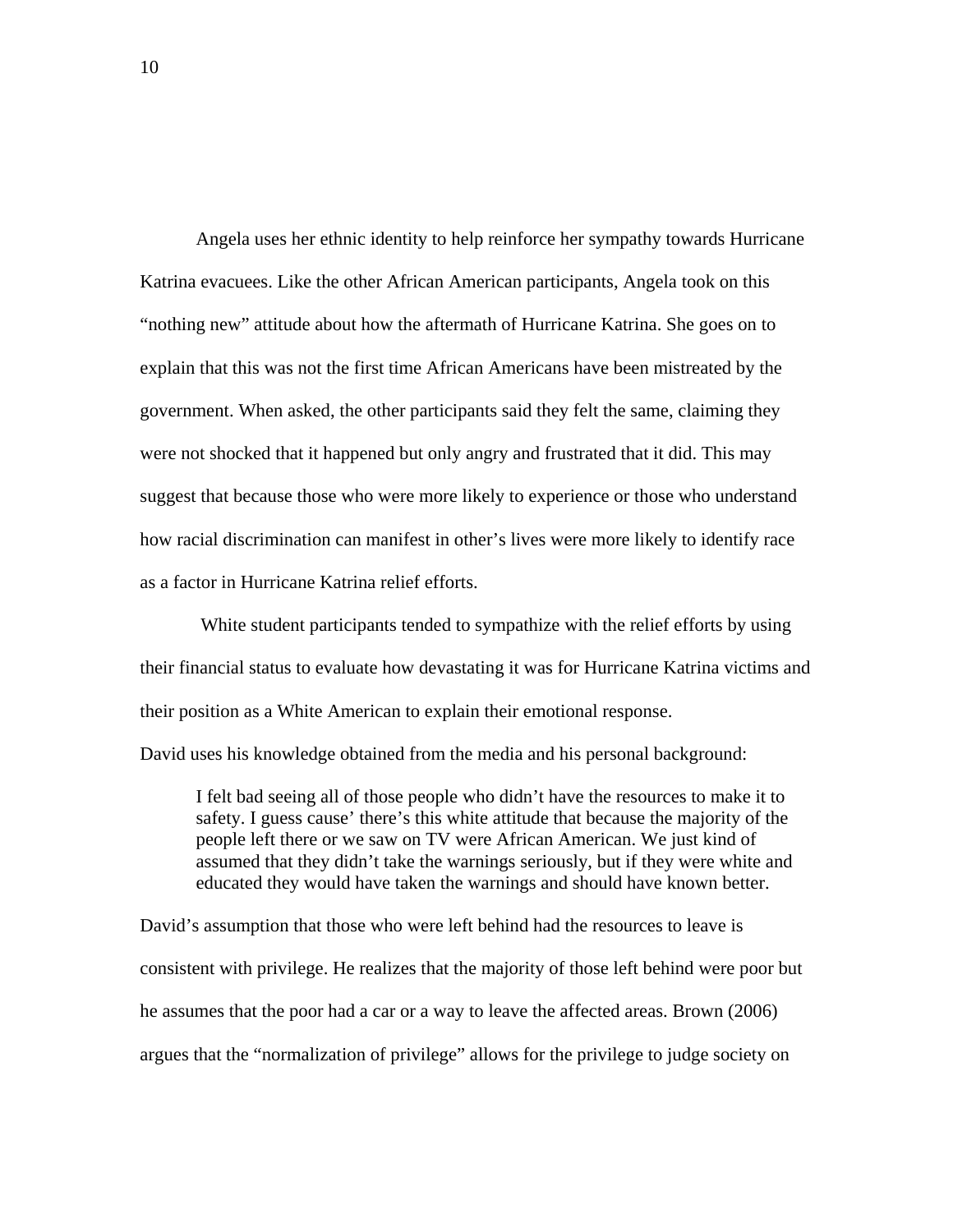their terms and anything less than that would be abnormal. Following this reasoning, the behavior of Hurricane Katrina victims who stayed behind is considered abnormal and gives David enough validation to distance himself a little from the situation. David's use of the correlation between "White" and "educated" suggests that that those who supposedly did not heed the warnings from the government were not as educated and therefore could not make the reasonable decision to leave before the hurricane hit.

## HK volunteers

 For the second portion of the interviews, I enlisted Hurricane Katrina volunteers from a nearby church. Since January 2006, the church has organized yearly trips to New Orleans, taking approximately around 20 parishioners each time to spend about a week to participate in the rebuilding efforts of the neighborhoods. Some of the participants volunteered on both trips; while others only made the first or second trip. Like the UNC students, the volunteers first heard about Hurricane Katrina through the news.

 Many of the volunteers formed their opinion about relief and rebuilding efforts of the government after seeing the destruction for themselves. All except for one, who happened to be African American, did not attribute race to be a possible factor in the slow federal response but rather the incompetence of the federal government and miscommunication between federal and state agencies. I suggest that because the volunteers were able to see the destruction for themselves and personally meet with Hurricane Katrina evacuees, the inadequate response of government agencies turned out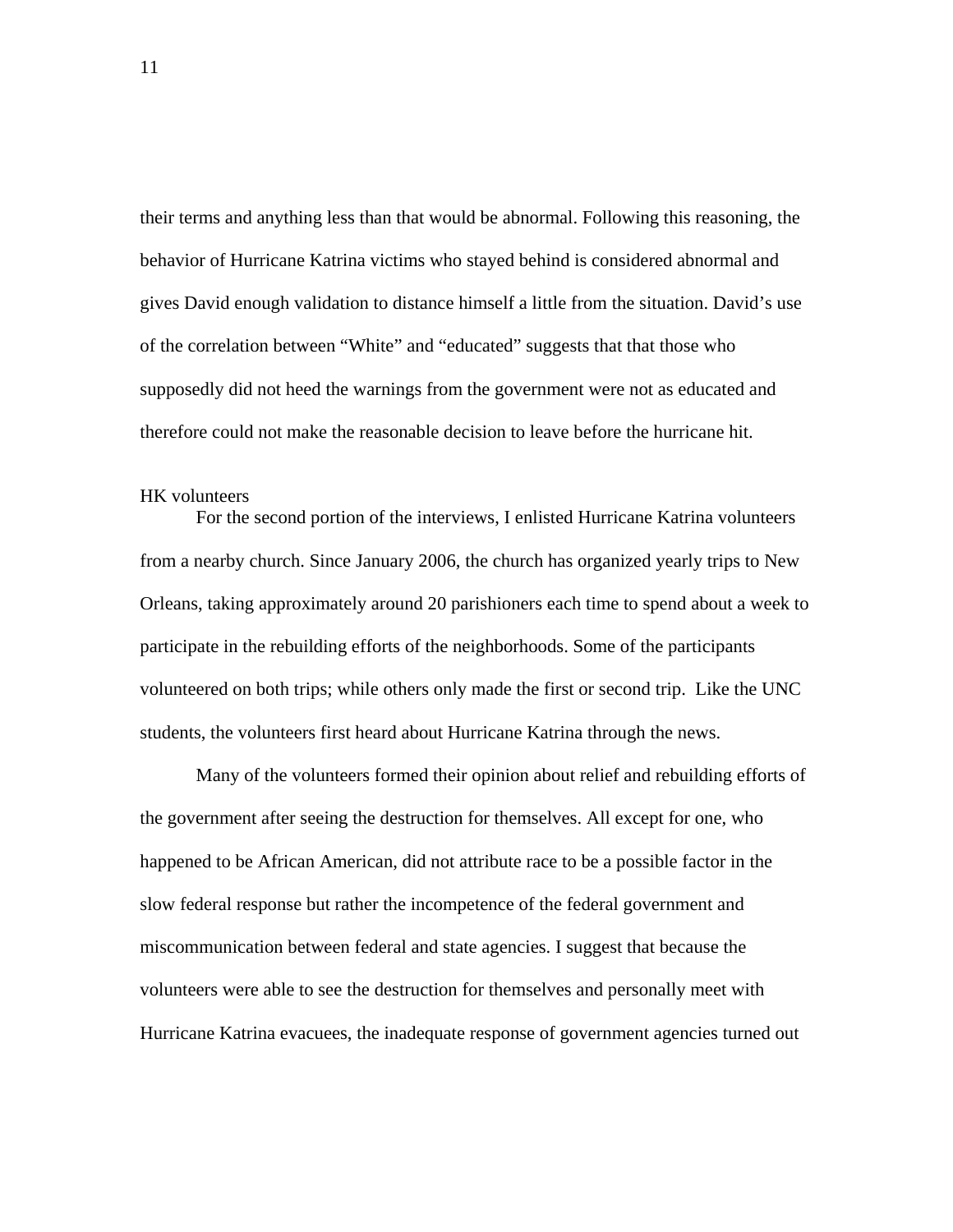to be more pressing for most of the volunteers.

 Beyond race, one of the key factors that motivated Hurricane Katrina to sympathize with those who lost their lives and belongings: the human condition. After seeing the destruction for themselves, many of the volunteers remembered trying to put themselves in the situation and used this feeling to associate what happened could have happened to anyone. Bill, a volunteer, considers himself to be lucky to have not been in such a predicament:

 I felt very sorry for them for anybody in that situation. I realized how fortunate I was not to be in that situation. It could have easily been me without a home. We would have to find another place to live.

He sympathizes even further with HK victims by actively trying to understand what it must have been like for those impacted:

 I don't know how you can tell somebody that they can't go home. That would be very difficult thing for me to do. On the other hand, if this happened once, I don't know that it couldn't happen again. So why to allow them to endanger themselves and maybe others? I wrestle with that. I'm sure they have to. It would be hard.

Kathy, a volunteer, recalls feeling stripped of her social status when in New Orleans:

 I don't care if you are a nurse, minister, educator, lawyer, doctor, homemaker or whatever- on this gut level, we are all the same. For a week, we were stripped of our social status, working in the med with our sleeves pushed up trying to help. For a week, I didn't feel inhibited by my perceived rank in society and I learned we are really all about the same. We are trying to fit in, to find love from each other, to show love to each other, and to make the best of the life we've been given.

Here, the volunteers position themselves as if they had been directly affected and use this

to enrich their volunteer experience. Bill's internal struggle with the impact of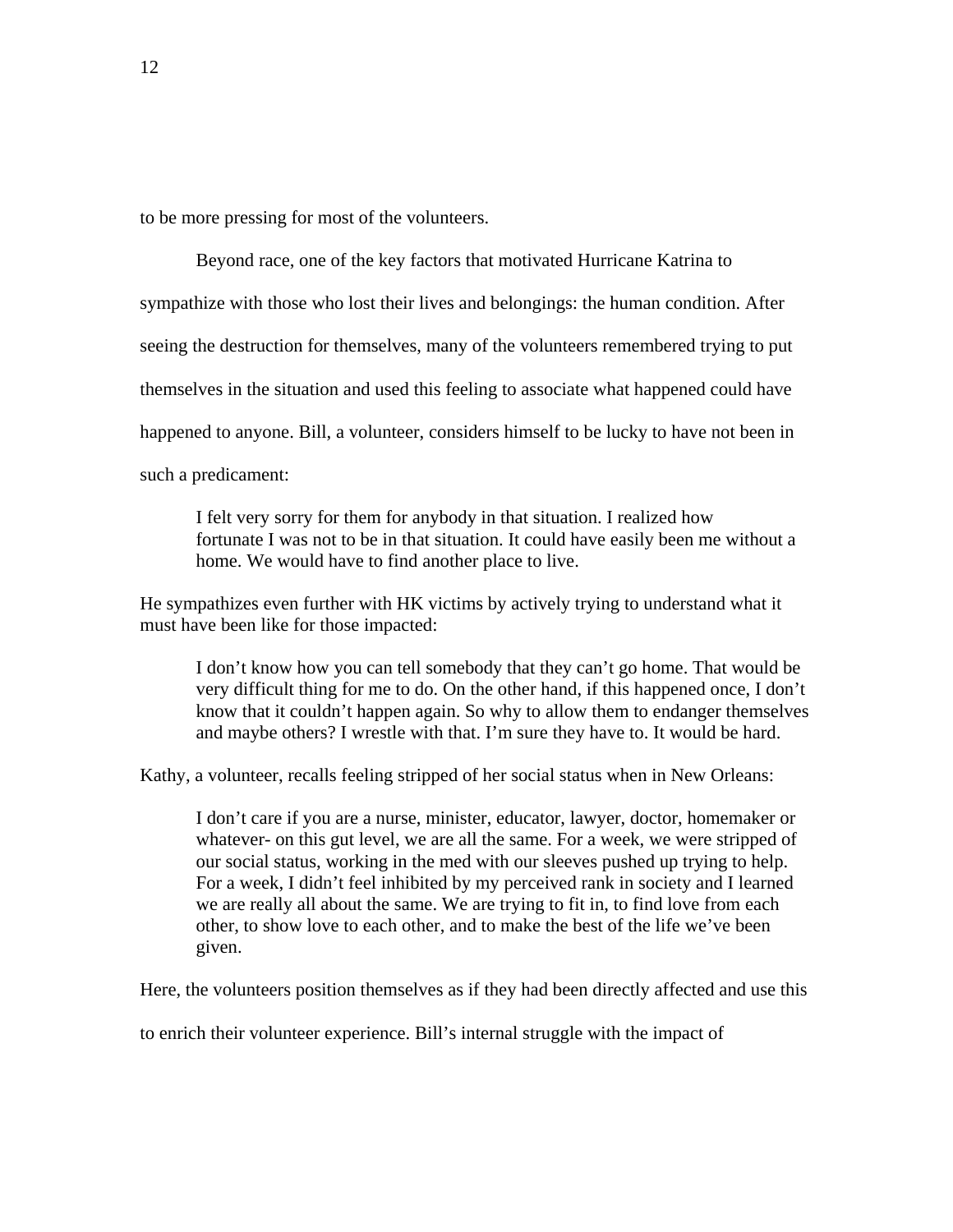volunteering further signifies the sincerity of his concerns about what happens to the neighborhoods in where he volunteered. He later talks about being unsure if the neighborhoods in the  $9<sup>th</sup>$  ward will be rebuilt. If not, then the volunteer experience could have been considered a waste. However, Bill insisted on ignoring the very real possibility of not knowing what will happen to the houses in the future. Kathy's revelation about being stripped of her identity for a week taps into elemental feelings that can be felt by anyone given the right situation.

#### *Kathy*

After seeing images of people crowded in the Superdome, Kathy knew she wanted to get involved. She recalls initially wanting to throw boxes of water in her car and drive them down to New Orleans, but having to take care of her family prevented her from going down with the church the first time. But when the opportunity to volunteer presented itself again, Kathy knew that she could not pass up the opportunity to volunteer a second time. When she first reached New Orleans, she remembers feeling overwhelmed after seeing houses with clearly marked water lines on the outside and spray paint markings. Kathy speaks of the abandoned houses which she says gives the neighborhoods the appearance of a ghost town rather than a place that was once filled with families:

The dilemma that some of the residents get into is that they wanna get back home but yet there is no infrastructure..No grocery stores or gas stations up and running yet..If they go back and they are one of the first back into the neighborhood it's an insecure place to be it's a dangerous situation..It takes the first few to get the ball rolling to get the rest of them to come back…A lot more vacancies in the neighborhood than I expected it to be.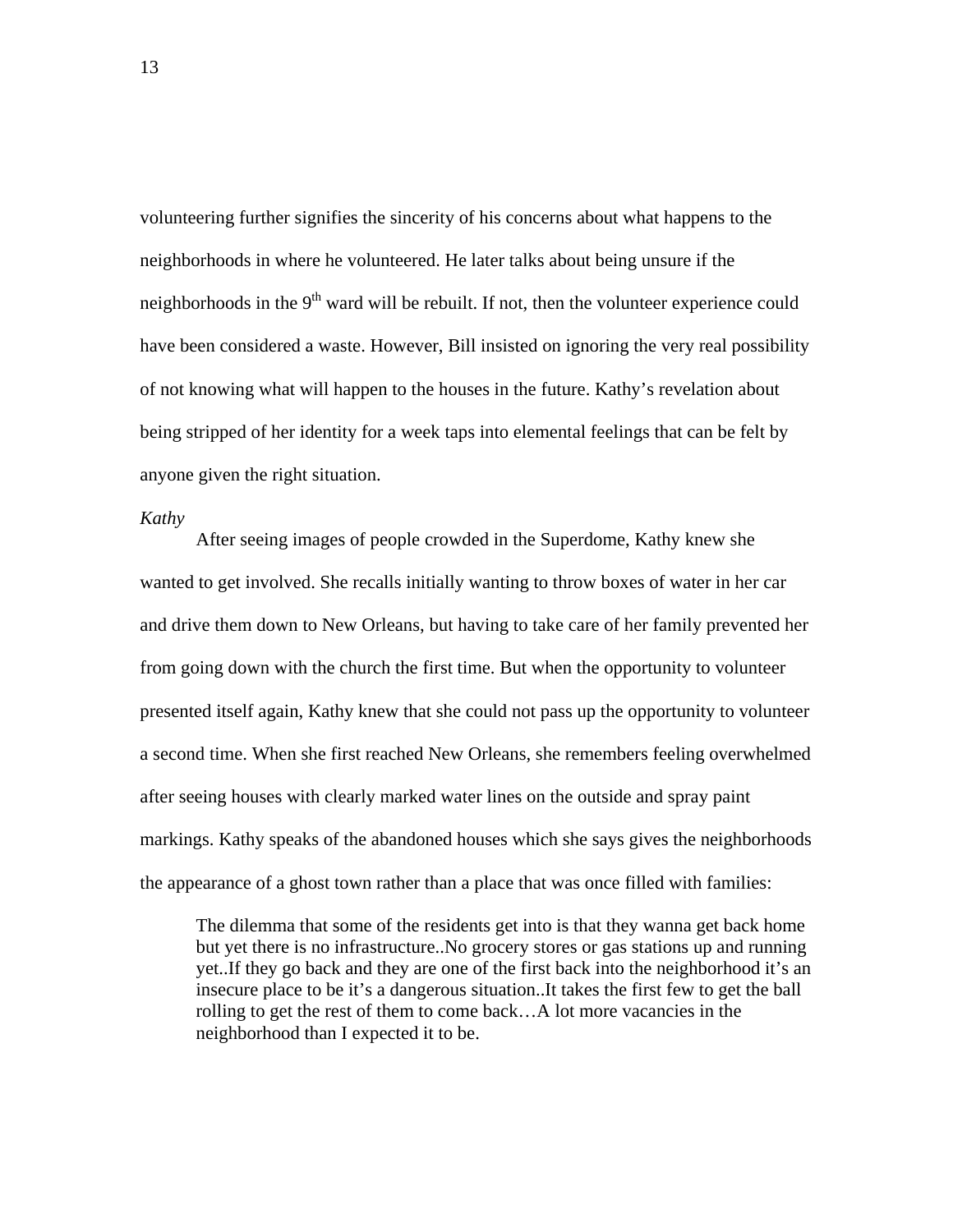Kathy's concern about the abandoned homes reflect the very real concern of former New Orleans residents who wish to move back into their old neighborhoods. Recovery and reconstruction efforts in New Orleans are controlled by the private sector. With that being said, the government does not have a particular function with this effort though it does contribute in the planning process (CNN 2006). Because renters do not own their once occupied homes, they do not have a say in the rebuilding. This may pose as a problem for the poor, who were mainly renters, and are more likely to need low income and subsidized housing (Bates 2006). However, the Louisiana Recovery Authority provided funding for owner-occupied and rental housing complexes. Cash assistance was made available for temporary housing which was administered by FEMA. Despite these incentives to help increase the post-Katrina population, New Orleans now stands at around half of its original population.

# *Violeta*[1](#page-13-0)

 $\overline{a}$ 

 After opting out of going on a spring break trip with her friends, Violeta decided to spend the time volunteering in the rebuilding efforts in New Orleans. After being displeased with the media coverage of Hurricane Katrina, particularly with its representation of African Americans, Violeta felt motivated to become active in the relief efforts. Once she found Commonground, the group who hosted her stay in New Orleans, Violeta boarded a train to New Orleans with a friend in tow. The train station didn't seem

<span id="page-13-0"></span><sup>1</sup> Violeta classifies herself as a student and a volunteer. During her interview, she talks about being both.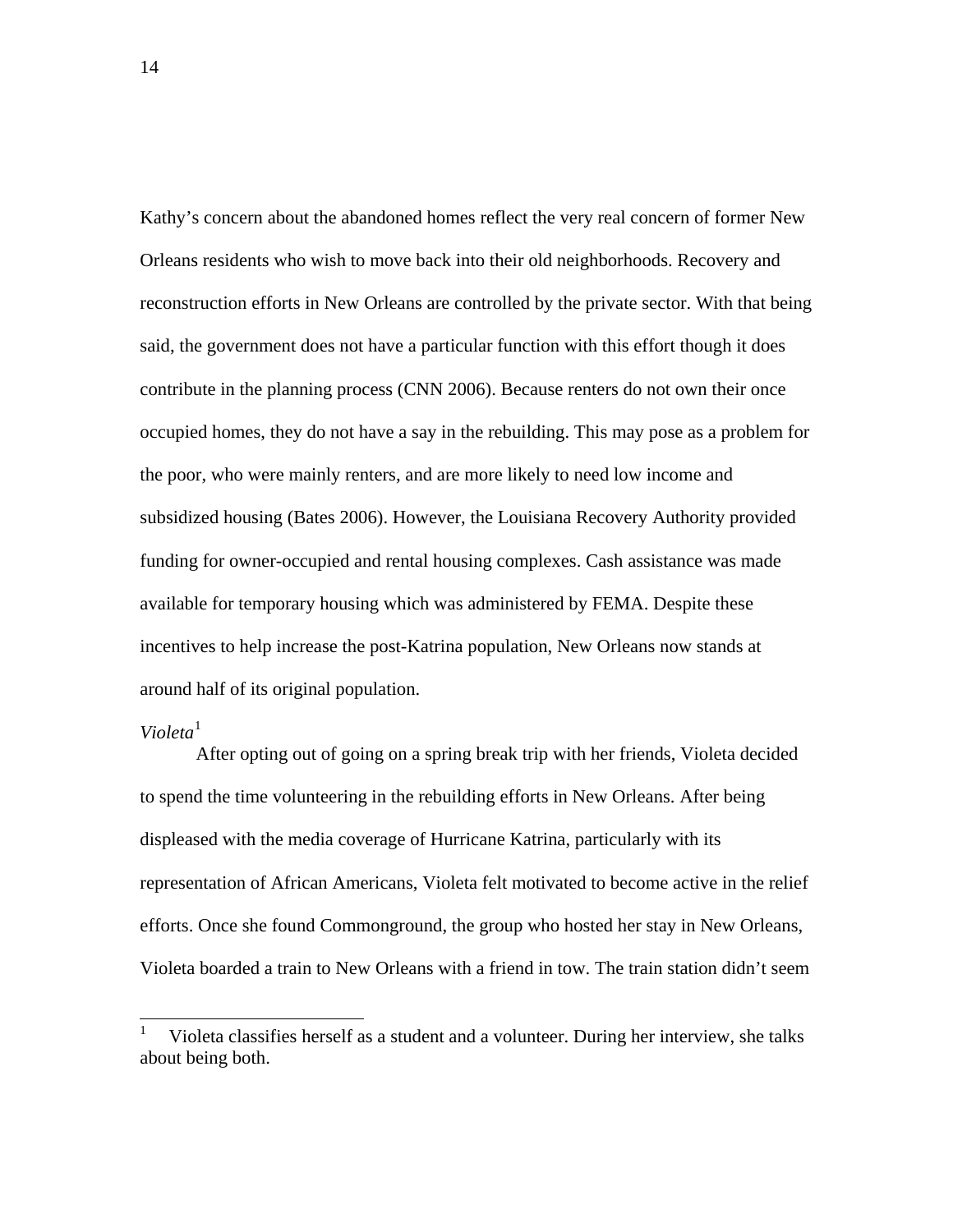too bad, but it was when Violeta traveled to the roads that she saw where the effects of the hurricane were in plain sight. Overturned trees, water on the sides and random boats on the middle of the road made it feel unnatural to Violeta. Once Violeta began cleaning out houses in the  $9<sup>th</sup>$  ward, she recalls being told by residents that they were scared of the police and didn't want them to come in and shoot them, so they hid in their houses. Others sought refuge in abandoned buildings because of hearing about the rapes and murders that were supposedly going on the outside. In one instance, Violeta and other volunteer group members were cleaning out an empty school and were greeted by community members, who were setting camp inside to help other neighbors.

 Violeta reveals that her experience was enriched by the association of using her racial identity to connect even more with residents she came across in the  $9<sup>th</sup>$  ward. This association made her volunteer experience more meaningful:

Even going down there I felt more of a kinship with the guys I would see were the same that I would see back home. Same hair cuts, same cars. At the end of the day this could have easily been Detroit. They already are similar with a high African American population and high poverty rate. I kind of felt of home interacting with my own people. I felt like this was where I needed to be to make a difference not matter how small it may be.

Even though Violeta was not directly affected by Hurricane Katrina, she was able to internalize the experience that she perceived other African American evacuees to have had experienced along with hearing stories, which influenced her opinions as well.

# *Historical Memory*

While highly criticized, African Americans distrust in the government may have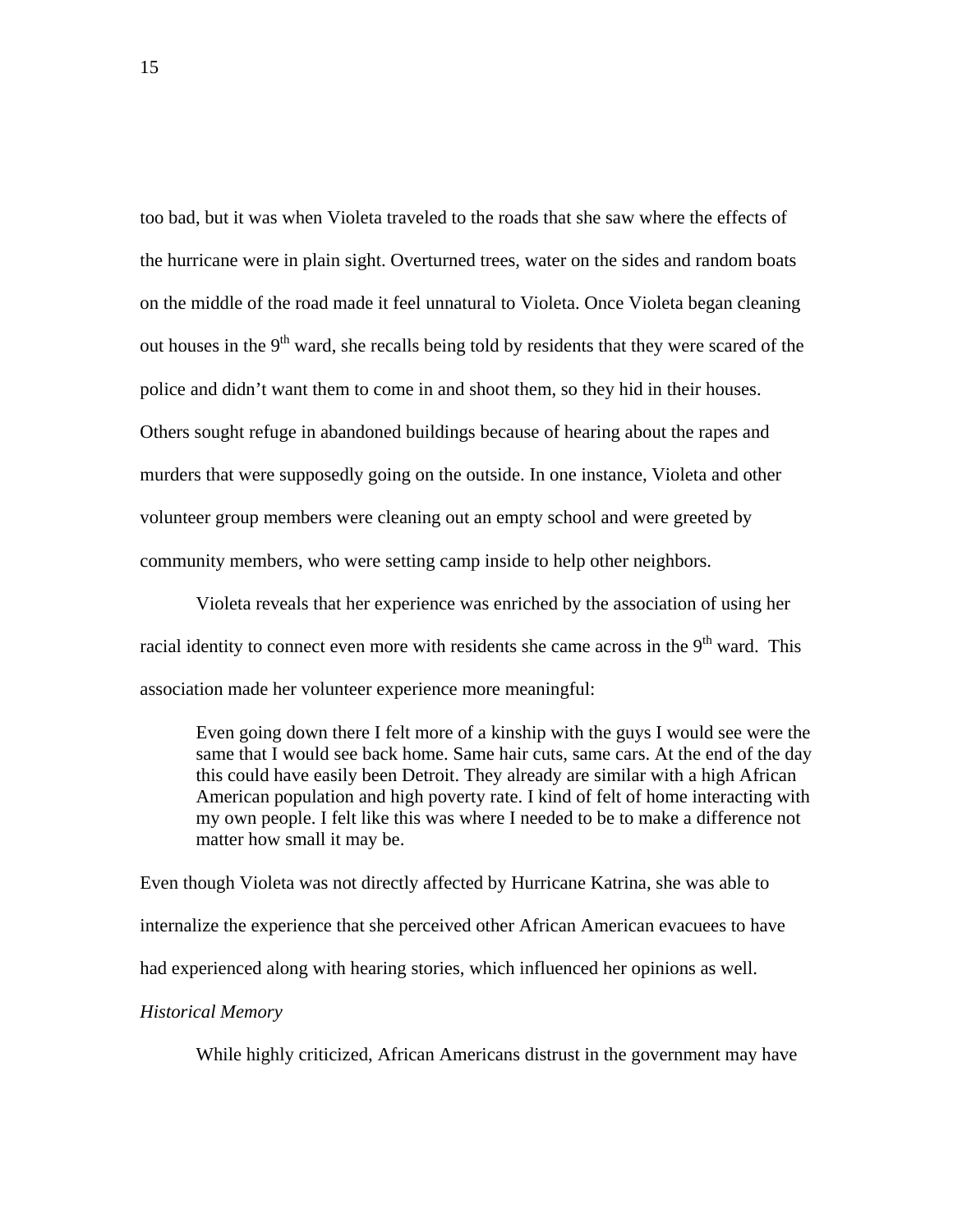some ground. In a historical context, the African American experience in disasters is coupled by social change. Rivera and Miller (2006) use three natural disasters: The Mississippi River flood of 1927, the 1948 Vanport Flood, and Hurricane Katrina to demonstrate the poor response of the federal government. According to Rivera and Miller, natural disasters not only change the landscape physically but help bring about social and demographic change to the new environment. During the flood of 1927, New Orleans elite plotted to destroy parts of the levee around the city in order to the save the city. The plan was to blow up regions of the levee in order to direct the water to the marshlands, where a majority of the poor and African Americans lived. Without homes, thousands of African Americans migrated north to seek a better life and jobs. In Portland, Vanport was an area situated in reclaimed swamp and predominantly populated by African Americans. Before the flood, the living conditions were already intolerable. When the flood broke without any warning, Vanport was submerged under water but the majority of the residents were not at home. The residents were relocated in various places but Vanport was never rebuilt. Hurricane Katrina once again leaves African Americans vulnerable to natural disasters. Because of events like these, African Americans have gained a distrust of the federal government. Rivera and Miller state that trust among the African American community can be restored only with active policy measures, which the federal government will have to take a stance and not leave it just to the local government.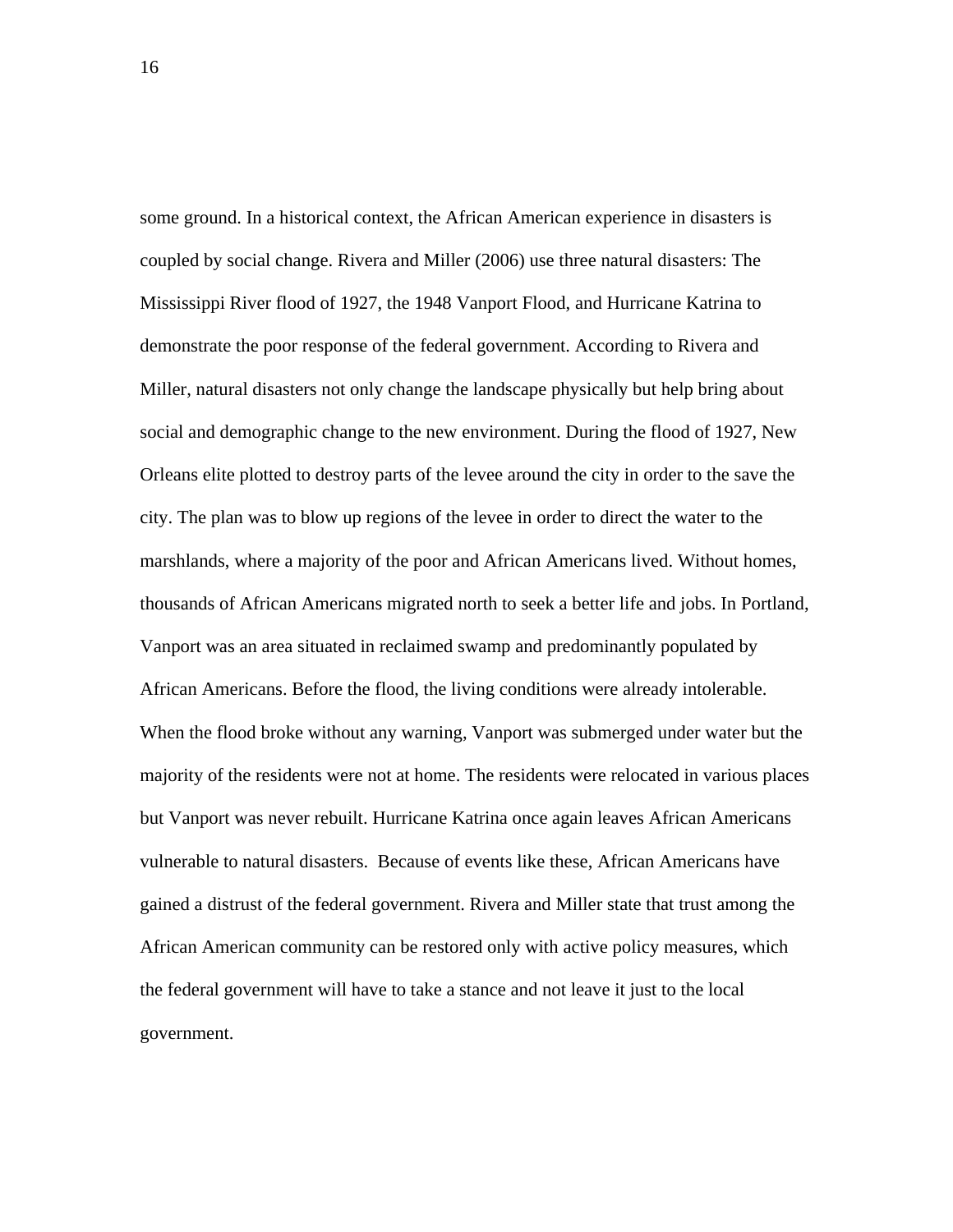While Angela, Donavan, or Violeta were alive to relive these events or even know about them, the notion about the missed relationship between the government and African Americas was somehow passed down to them. Mary, an African American student, recalls when she first heard about the complaints against the relief efforts:

When I first heard about how delayed the relief efforts were, I wasn't surprised. I mean who would be. I wasn't. My parents wasn't. Nobody was. I started to question myself to like why wasn't I surprised? Growing up, you would stories about people getting screwed over somehow or someway because of their ear race. If it can happen there, what makes you think that it can't happen with the government. After all, they are majority white. I wanna believe things have changed and they have but not as much as you would think. In my mind I didn't want to believe race had anything to do with but in my heart. I knew. I just knew.

Here, Mary draws on her memory of personal experiences and stories told to her by family and friends. She internalizes these stories as truth and uses them to validate her acceptance of the notion that the government is capable of being bias on a racial basis. According to Simon (2005), the "social practice of remembrance" is not limited to providing a reference base for our intuition but "it also starts to lay out the terms for the relationship between history and public life from which we can truly learn something." Mary's foundation for remembrance is layered with accounts that influence her present day thinking. The art of remembering is an active force that has the ability to shape our perceptions as we live life and come across situations. In this sense, historical memory does play a key role in determining whether or not she believed race to have been a factor in the slow response of the federal government.

*University of Arizona Students*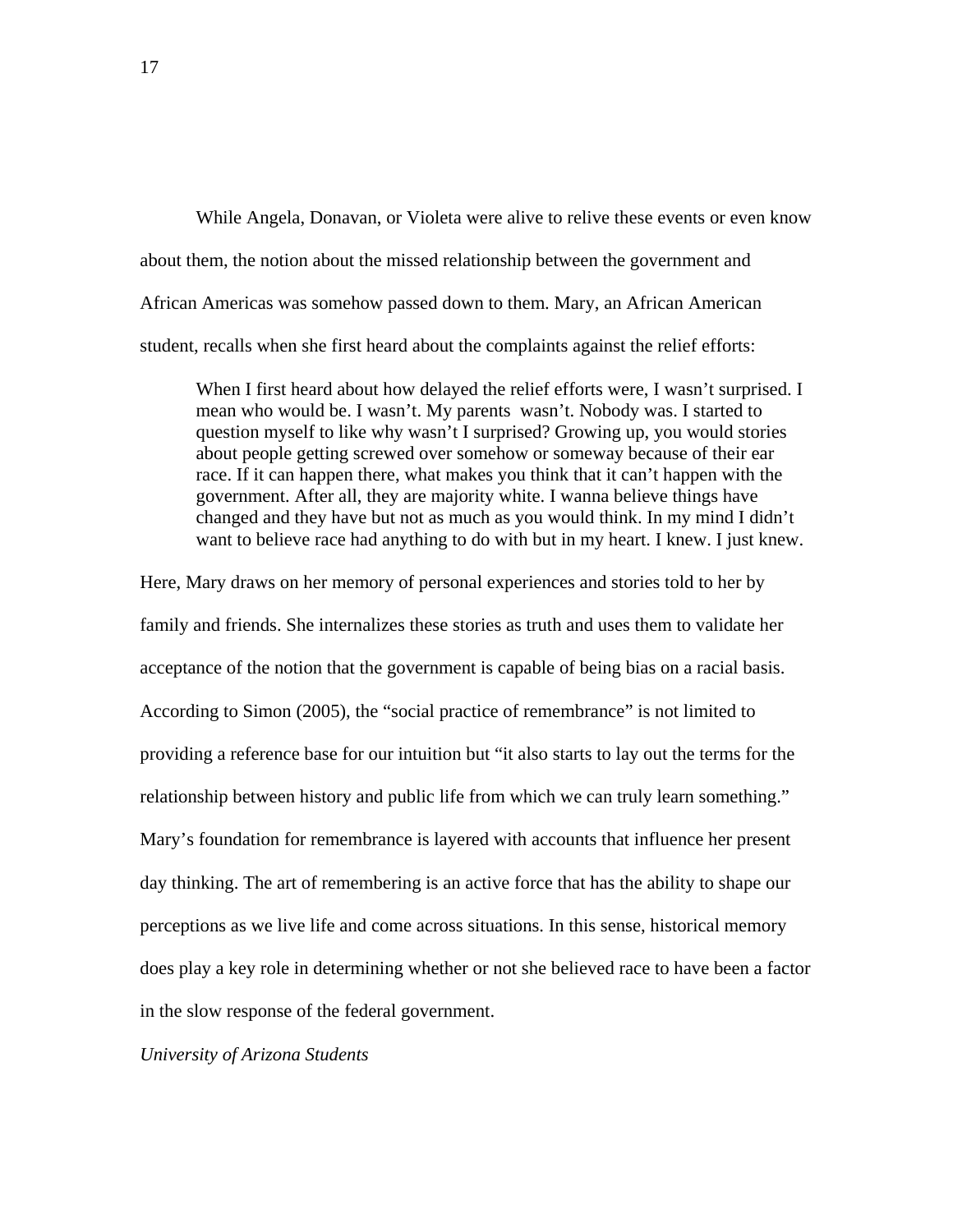When asked about whether race or socioeconomic status held greater weight in the evacuation process, UA students responded with mixed answers. Peter, a White student, felt poverty was the main factor in which Hurricane Katrina victims were left behind and victimized in the media. While he leans towards poverty, he claims race was thrown in by the media to garner attention:

I think poverty is more so the issue than race is but people tend to tag race into it. A lot of people associate poverty with minorities. It seems like it goes hand in hand. I just don't get why people are like that. I don't understand the whole race issue and why people see diversity or minorities as a problem.

Peter separates himself from those who believed race trumps socioeconomic status but he was still able identify racial biases in the media. Lisa, an African American student, felt the evacuation response would have been faster had the majority of the victims been rich and White. She cites political power the wealthy have over others and their ability to draw together resources in need. Poor Whites would have been in the same boat as poor Blacks. Peter and Lisa's responses appear to suggest a relationship between poverty and race and victims who were left behind. Historically, race and socioeconomic status have a clear relationship demonstrated in the forms such housing segregation, health disparities in the minority population and unequal access to education.

Like the UNC students, Tara, a White student, used media outlets such as the newspaper and broadcast television to keep up with Hurricane Katrina events. She particularly references the popular Associated Press photographs that drew national attention: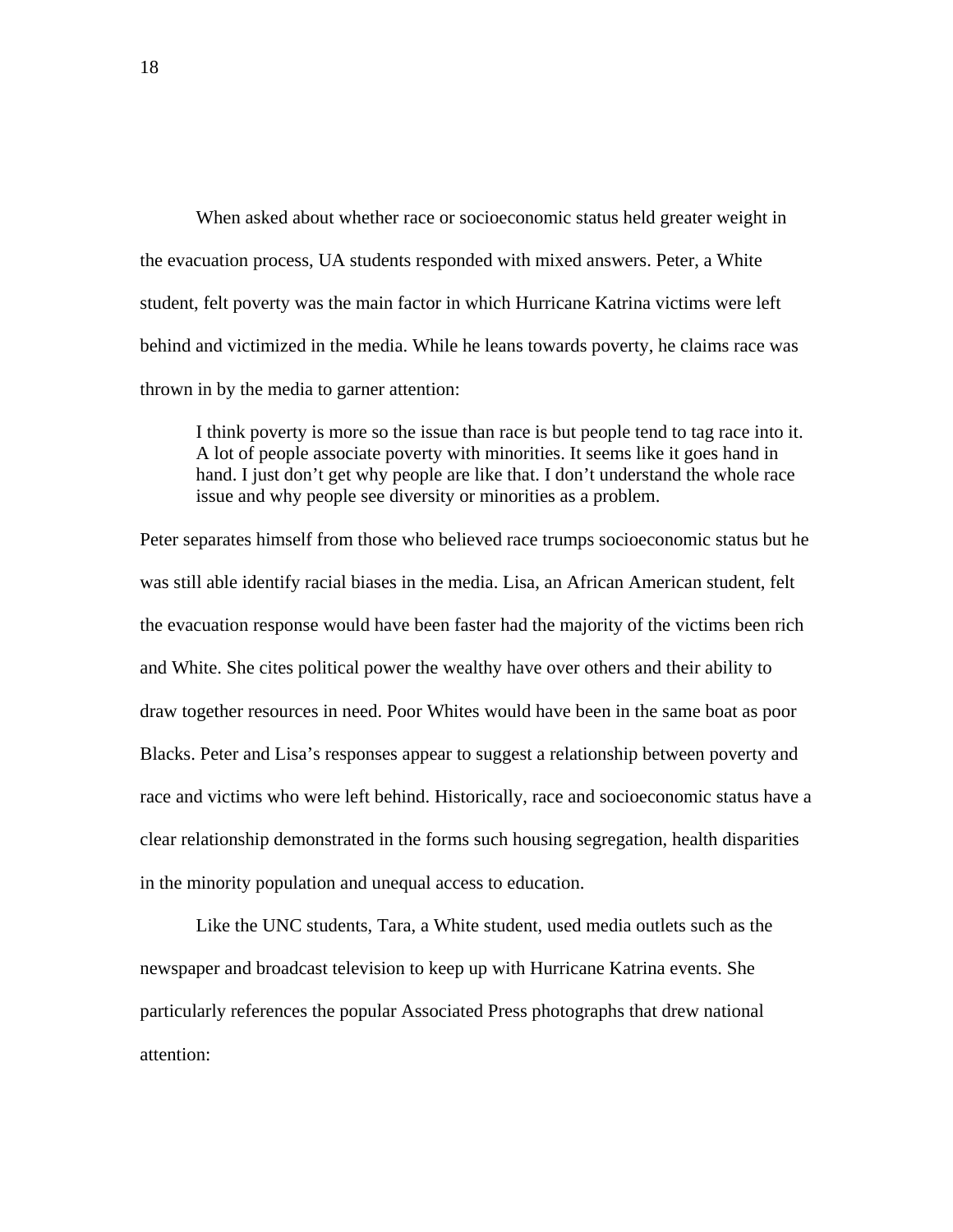I remember seeing a Black kid who was walking away with something and they were saying "there's this young boy walking. They said he was looting". It probably reinforced the stereotypes to see stuff about the White kid having trouble versus the Black kid stealing something. If something was watching it, I could picture them saying "see I told you those people are up to no good". It reinforced their opinion. The media does have a responsibility in playing into how people see current events and different groups, how they interpret what's going on.

Tara admits she wasn't always comfortable talking about race but was still able to identify stereotypes that were portrayed in the media. She further mentions that these stereotypes were not new and that it was almost "second nature" to see negativity about minorities and the poor in the media. Tara's acknowledgement of such stereotypes in the media signifies her awareness and skepticism of the media. While aware of stereotypes, it did not influence her opinion about the federal response and race.

 Evidence of similar reports being looped in the media was evident in the student's responses when asked to recall images they remember seeing and hearing about. Most of the UA students could remember seeing reports of rapes, murders and shooting occurring after the Hurricane hit but many were skeptical to believe it. Some were angered by it because they felt like it placed the poor and minorities at a disadvantage. Most expressed a general distrust of the media Hearing the violent reports did not create the initial distrust of the media but only reinforced the weariness that was already there. While it is hard to pinpoint exactly where the distrust originated from, it is still worthy to note that it was there in the first place, which may have influenced their responses and why some were not desympathized from hearing about the violent reports.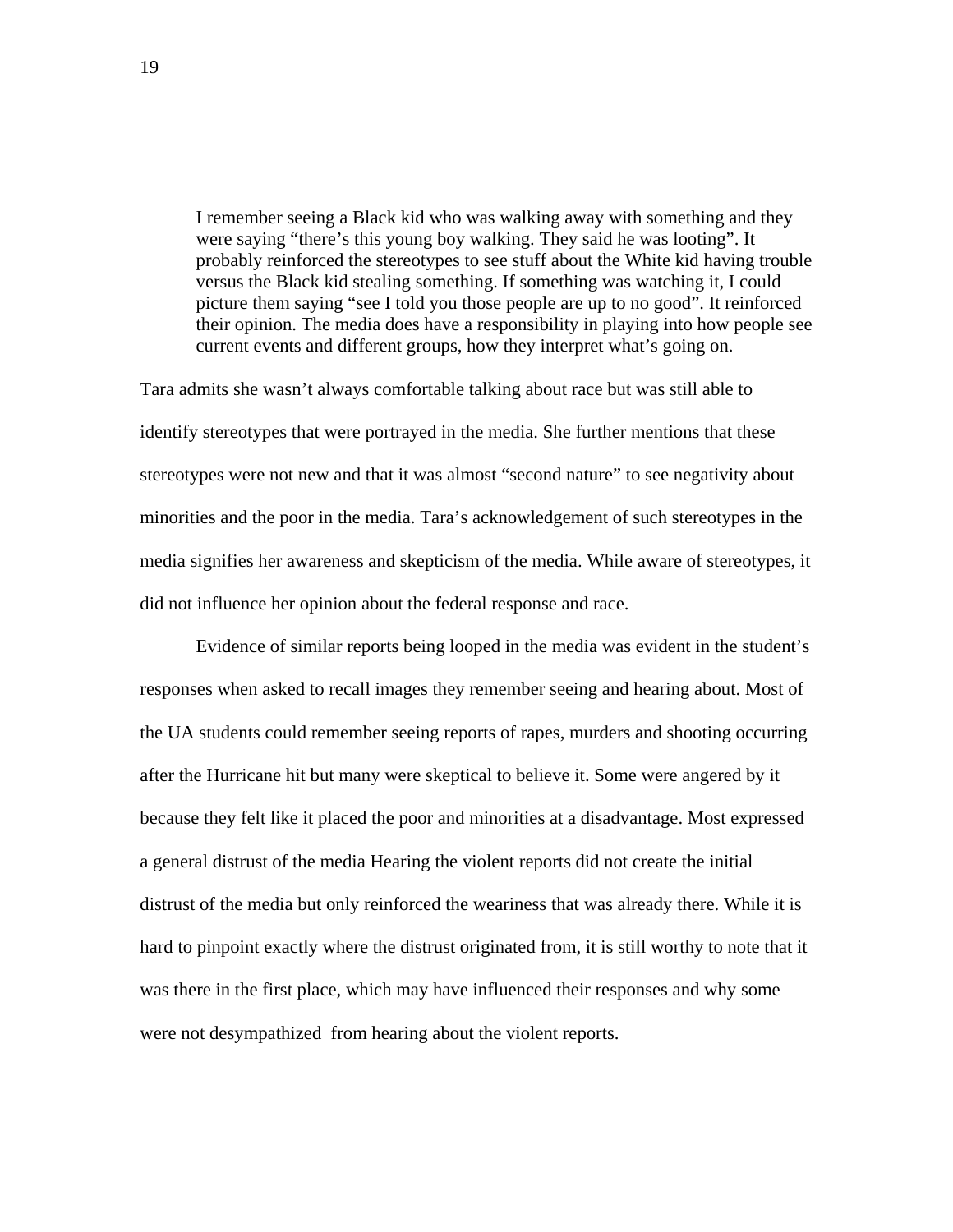In an emergency situation, the act of looting was validated as a legitimate response for survival. When asked if they would steal in order to survive, many respondents said that they would. Jason, an African American student, felt betrayed:

I was angry that they were trying to make them come off as common thugs and people that we didn't need in the world because they were breaking buildings and stealing stuff to help their families. Of course, you have those who took advantage of the situation but that small portion of the population messed it up for the rest of them.

While the UA students agreed they thought stealing was morally wrong, many disassociated themselves with the term "stealing" rather emphasizing survival as the main agenda.

A general distaste towards the media before Hurricane Katrina may help explain why some participants were leery of the media coverage after the hurricane. The belief that mainstream media outlets had a political agenda convinced others the media was putting on a "side show" to boost up ratings. Jerrod, a African American student, admitted to listening to a select few broadcast outlets and newspapers he felt he could trust. Even then, he felt the information presented could only be trusted to a certain extent:

Even with your average story, I don't think I could trust the media. I have a general distaste for the media in general. I believe they all have an agenda. Anything could be framed into how you want it to be framed. It's a matter of how you spin it. Before Katrina, I did already not really trust anything the media had to say.

Around 75% of UA student participants admitted they were not happy and did not trust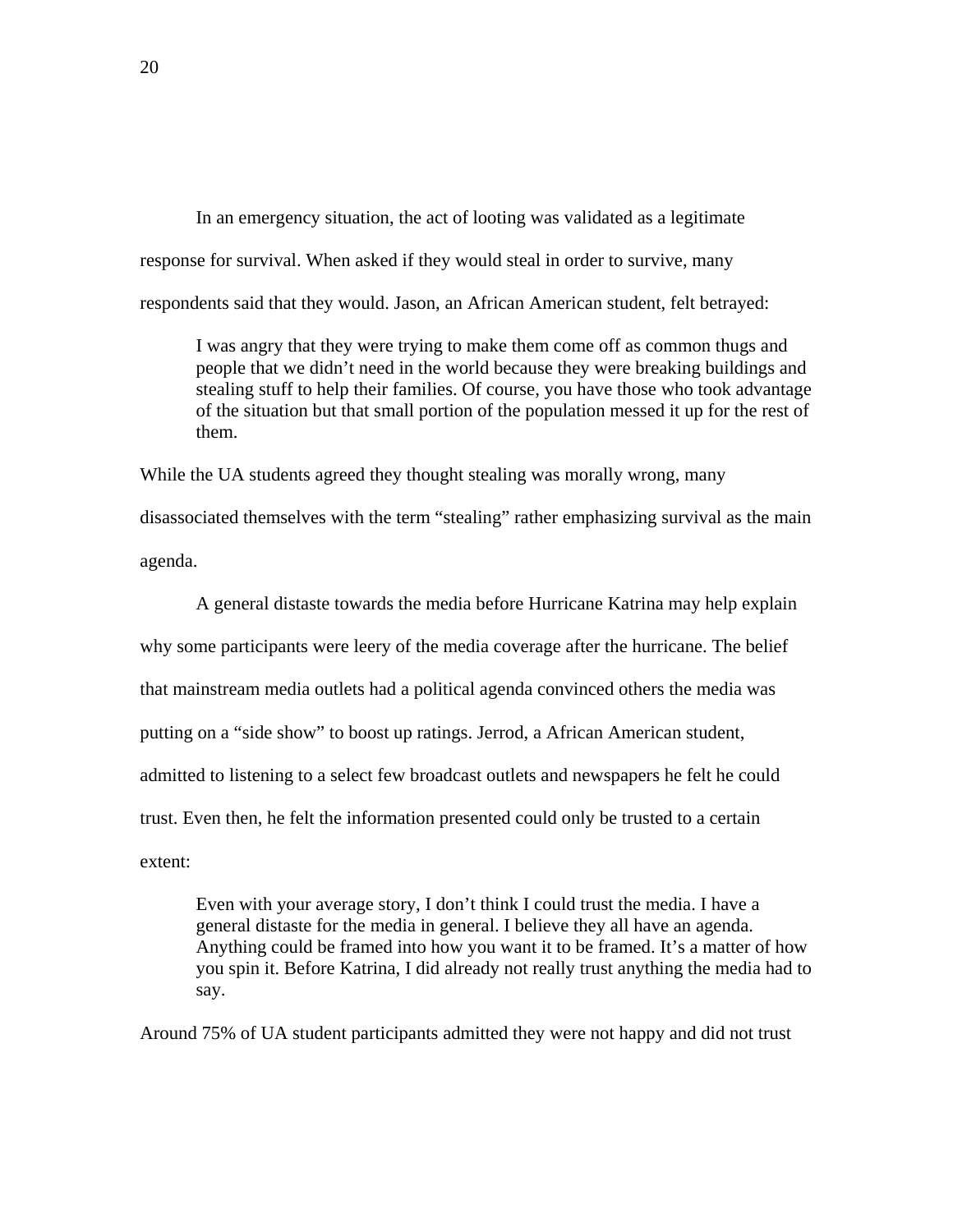the media before Hurricane Katrina. The mistrust may served as a screening mechanism weeding out the reports that were considered to be lies or "spinned". These responses hint toward a possible expected role student participants felt journalists had the responsibility to uphold.

 UA student participants referenced past federal government responses to natural disasters and used it to put the response to Hurricane Katrina into perspective. Kelly, an African American student, uses the 2005's Hurricane Wilma in Florida to justify her answer for the belief on an intentional delayed response for Hurricane Katrina:

Not even a year after (Hurricane Katrina), there was a hurricane in Florida but it was political. A white populated area. I think Bush was over there the next day doing his photo-op. According to the government and according to some people, there is this view that certain people are more disposable than others. I know there is a divide along racial lines but I think it's along class lines as well.

#### *Limitations*

Because this research study had a limited amount of participants, the number is too small to be considered statistically significant or conclusive of any population. Since this research study was completed over a short time period, I did not conduct long interviews for transcription purposes.

## *Conclusion*

While it is certainly harder to prove the federal government response would have been expedited had the majority of the victims been White, it also appears that both White and African American UA students at both universities used race and economic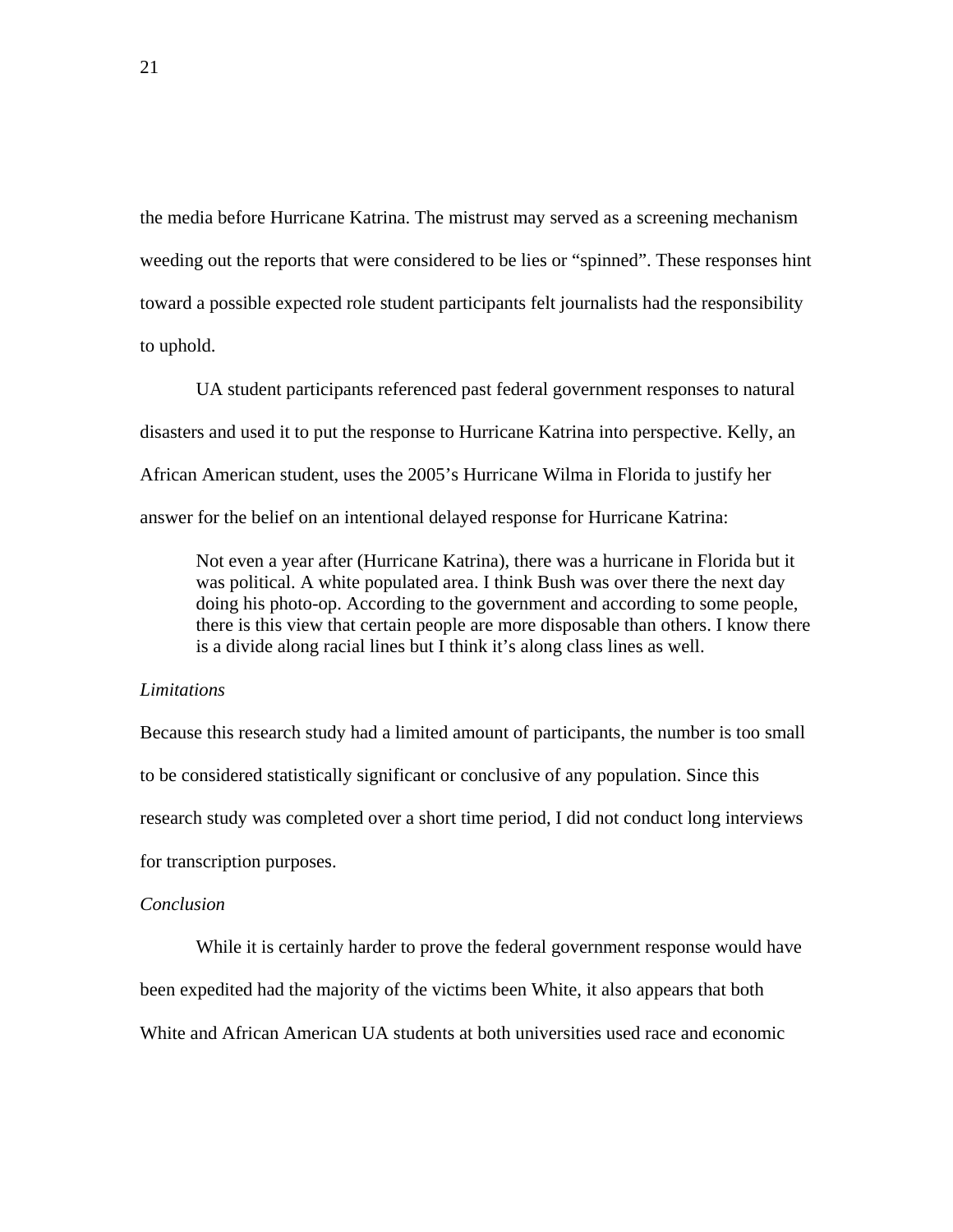status as a factor in the late federal government response. UA and UNC participants were more readily to believe racial issues were slanted and biased during the Hurricane Katrina news coverage. Over all, student participants were more likely than the volunteers to reveal race as a factor in the relief efforts of Hurricane Katrina. This may suggest that possible linkages between age and the inclusion of race as the volunteers were older and the student participants were between the ages of 20 to 23 years of age. Nearly all of the African American UNC student participants used historical memory and racial identification to justify their reasons for sympathizing with Hurricane Katrina victims. While White UNC student participants tended to sympathize with the relief efforts by using their financial status to evaluate how devastating it was for Hurricane Katrina victims and their position as a White American to explain their emotional response. The ethnographic inclusion of the volunteer accounts provides a particular insight that would have been overlooked had it been constructed other ways. While these findings are not to be interpreted as conclusive of any population, it seeks to explore attitudes about people who observed Hurricane Katrina through the media and those who participated in the rebuilding efforts in Hurricane Katrina. This paper seeks to explore attitudes about people who observed Hurricane Katrina through the media and those who participated in the rebuilding efforts in Hurricane Katrina. Why did people racialize a natural disaster?

 As an African American female researcher, I realize there were initial barriers between me and some of the White UNC and UA students. Even though I made it clear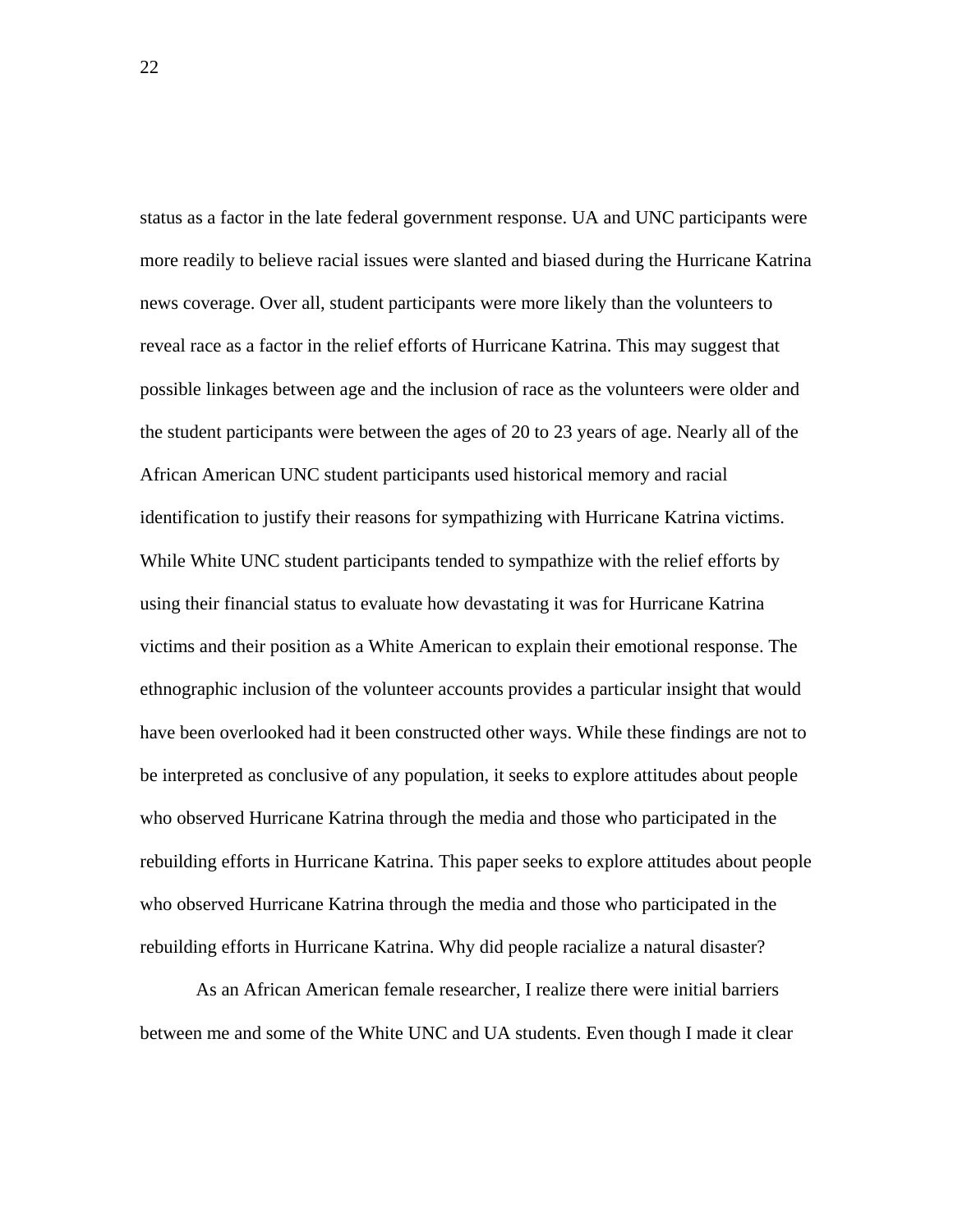that I could skip questions if the subject felt too uncomfortable to answer and all refused, I sensed a discomfort the stemmed from the racial difference between the both of us. For instance, David would change between the usage of the words "I" and "we" in order to shift the blame of having guilt about white privilege and how he benefits it. Seidman (1998) offers advice when facing these type of situations by "maintaining sensitivity to issues that trigger distrust as well as exhibiting good manners, respect, and a genuine interest in the stories of others can go a long way toward bridging racial and ethnic barriers." The inclusion of ethnographic accounts from the general public and Hurricane Katrina volunteers provides insight that oftentimes statistics cannot reveal. In hopes to encourage open dialogue about race, ethnographic research can offer a space to do just that.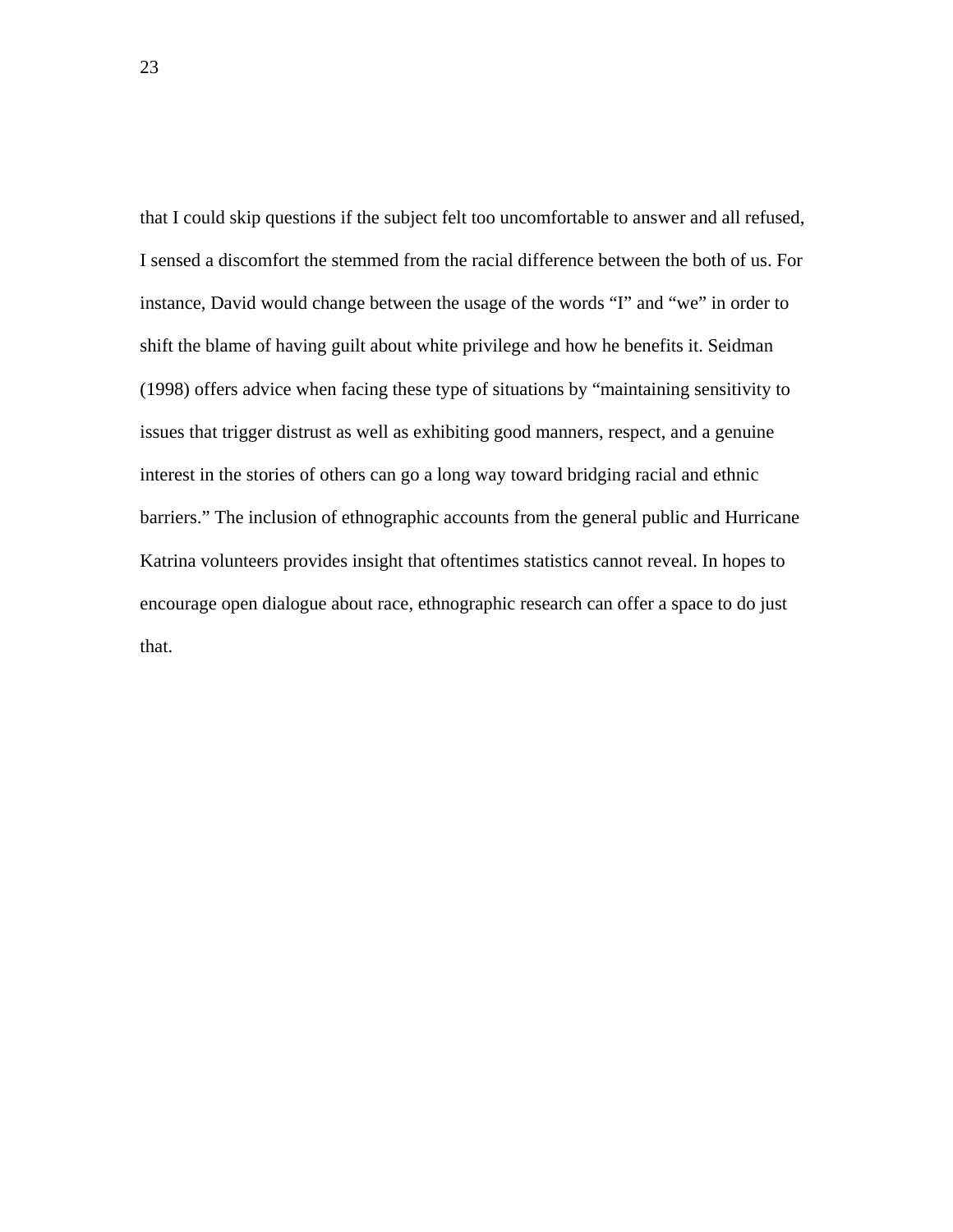# REFERENCES

Adams, Glenn, Nelson, Jessica C., O'Brien, Laurie T. "Perceptions of Racism in Hurricane Katrina: A Liberation Psychology Analysis." *Analyses of Social Issues and Public Policy.* 6 (2006):215-235

Bates, Lisa K. "Post-Katrina Housing: Problems, Policies, and Prospects for African Americans in New Orleans." *The Black Scholar* 36 (2006): 13-31.

Bernal, Dolores D. "Critical Race Theory, Latino Critical theory, and Critical Raced-Gendered Epistemologies: Recognizing Students of Color as Holders and Creators of Knowledge". *Qualitative Inquiry*. 8 (2002):105-126.

Bevc, Christine, Kuligowski, Erica, Tierney, Kathleen. "Metaphors Matter: Disaster Myths, Media Frames, and Their Consequences in Hurricane Katrina." *The ANNALS of the American Academy of Political and Social Science*. 604 (2006): 57-81.

Borque, Linda B., Kano, Megumi, Siegel, Judith M., Wood, Michele M. "Weathering the Storm: The Impact of Hurricanes on Physical and Mental Health." *The ANNALS of the American Academy of Political and Social Science* 604 (2006):129-151

Brown, Eleanor. "The Tower of Babel". Critical White Studies: Looking Behind the Mirror. Ed. Delgado, Richard., Stefancic, Jean. Pensylvania: Temple University Press, 1997. 112-116.

Coleman, M. Nicole, Hunter, Carla, Neville, Helen A., Tynes, Brendesha. "Bush Doesn't Care About Black People": Race, Class, and Attributions of Responsibility in the Aftermath of Hurricane Katrina. *The Black Scholar* 36 (2006): 32-42.

Dawson, Michael C. *Race and Class in African American Politics.* Princeton, New Jersey: Princeton University Press, 1994.

Delgado, Richard., Stefancic, Jean. *Critical Race Theory: An Introduction*. New York, NY: New York University Press, 2001.

Dyson, Michael Eric. *Come Hell or High Water*. New York: Basic Civitas, 2006.

Giroux, Henry A. Stormy *Weather: Katrina and the Politics of Disposability*. Boulder: Paradigm Publishers, 2006.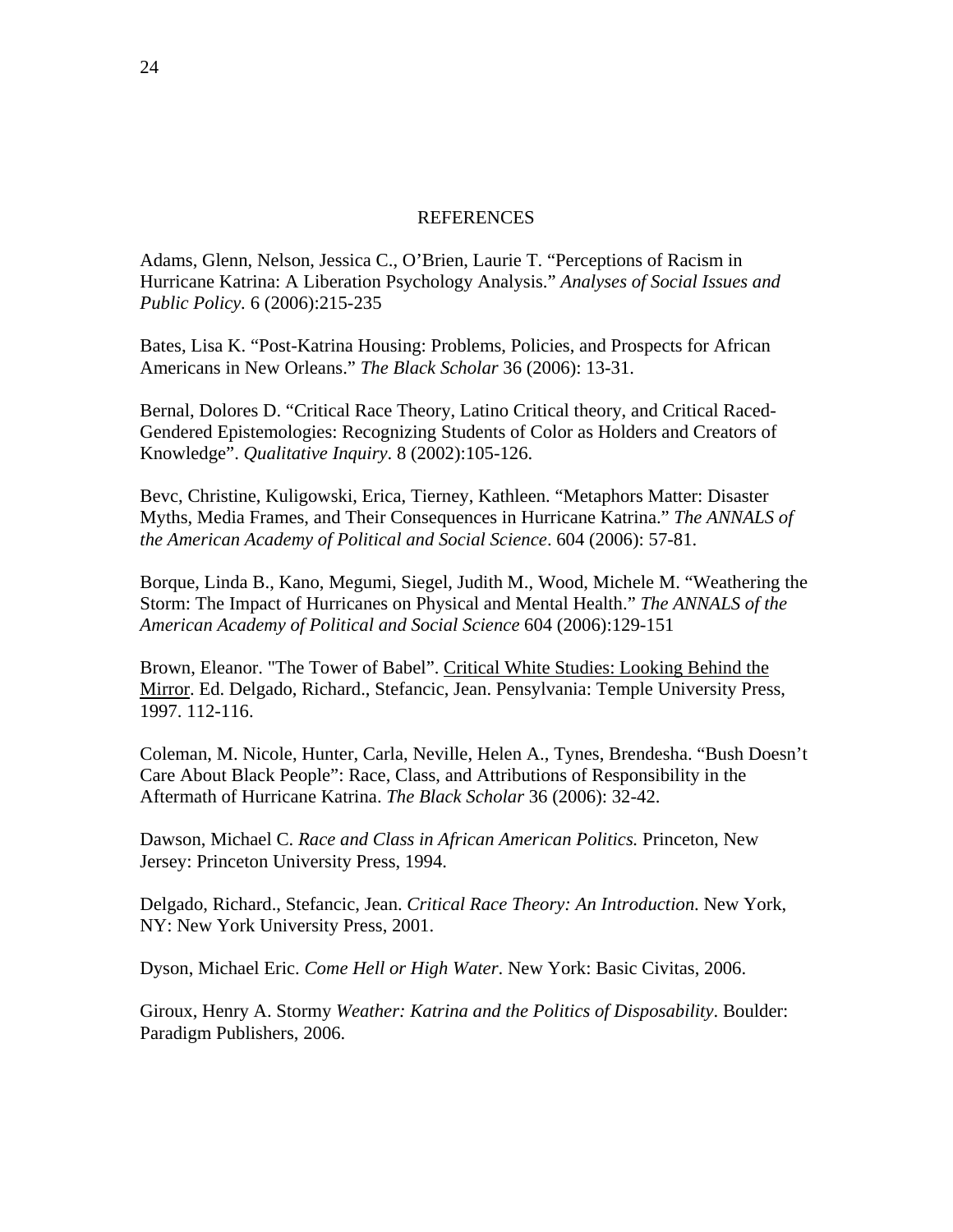Heron, J. "The philosophical basis for a new paradigm." *Human Experience*. (1981): 19- 35.

Hitchcock, Jeff. *Lifting the White Veil: An Exploration of White American Culture in a Multiracial Context*. New Jersey: Crandall, Dotsie & Douglass Books, Inc, 2002.

Kirk-Duggan, Cheryl A. *The Sky is Crying: Race, Class and Natural Disaster*. Nashville: Abington Press, 2006.

Ladson-Billings, Gloria. "It's Your World, I'm Just Trying to Explain It: Understanding Our Epistemological Challenges". *Qualitative Inquiry*. (2003): 5-12.

Mann, Eric. *Katrina's Legacy: White Racism and Black Reconstruction in New Orleans and the Gulf Coast*. Los Angeles: Frontlines Press, 2006.

McGowen, Ernest, Philpot, Tasha S., White, Ismail K., Wylie, Kristin. "Feeling the Pain of MY People: Hurricane Katrina, Racial Inequality, and the Psyche of Black America." *Journal of Black Studies*. 37 (2007): 523-538

Miller, DeMond Shondrell., Rivera, Jason David Rivera. "Continually Neglected: Situating Natural Disasters in the African American Experience." *Journal of Black Studies*. 37 (2007):502-522

Powell, Kevin. *Someday We'll All Be Free*. Brooklyn: Soft Skull Press, 2006.

Quarantelli, Enrico L., Rodriguez, Havidan, Trainor, Joseph. "Rising to the Challenges of a Castastrophe: The Emergent and Prosocial Behavior following Hurricane Katrina." *The ANNALS of the American Academy of Political and Social Science.* 604 (2006): 82-101.

Rothernberg. Paula A. *White Privilege: essential readings on the other side of racism.*  New York, NY: Worth Publishers, 2005.

Seidman, Irving. *Interviewing as Qualitative Research: A Guide for Researchers in Education and the Social Sciences*. New York, NY.: Teachers College Press, 1998.

Sharkey, Patrick. "Survival and Death in New Orleans: An Empirical Look at the Human Impact of Katrina." *Journal of Black Studies*. 37 (2007): 482-501.

Simon, Roger I. *The Touch of the Past: Remembrance, Learning and Ethics*. New York: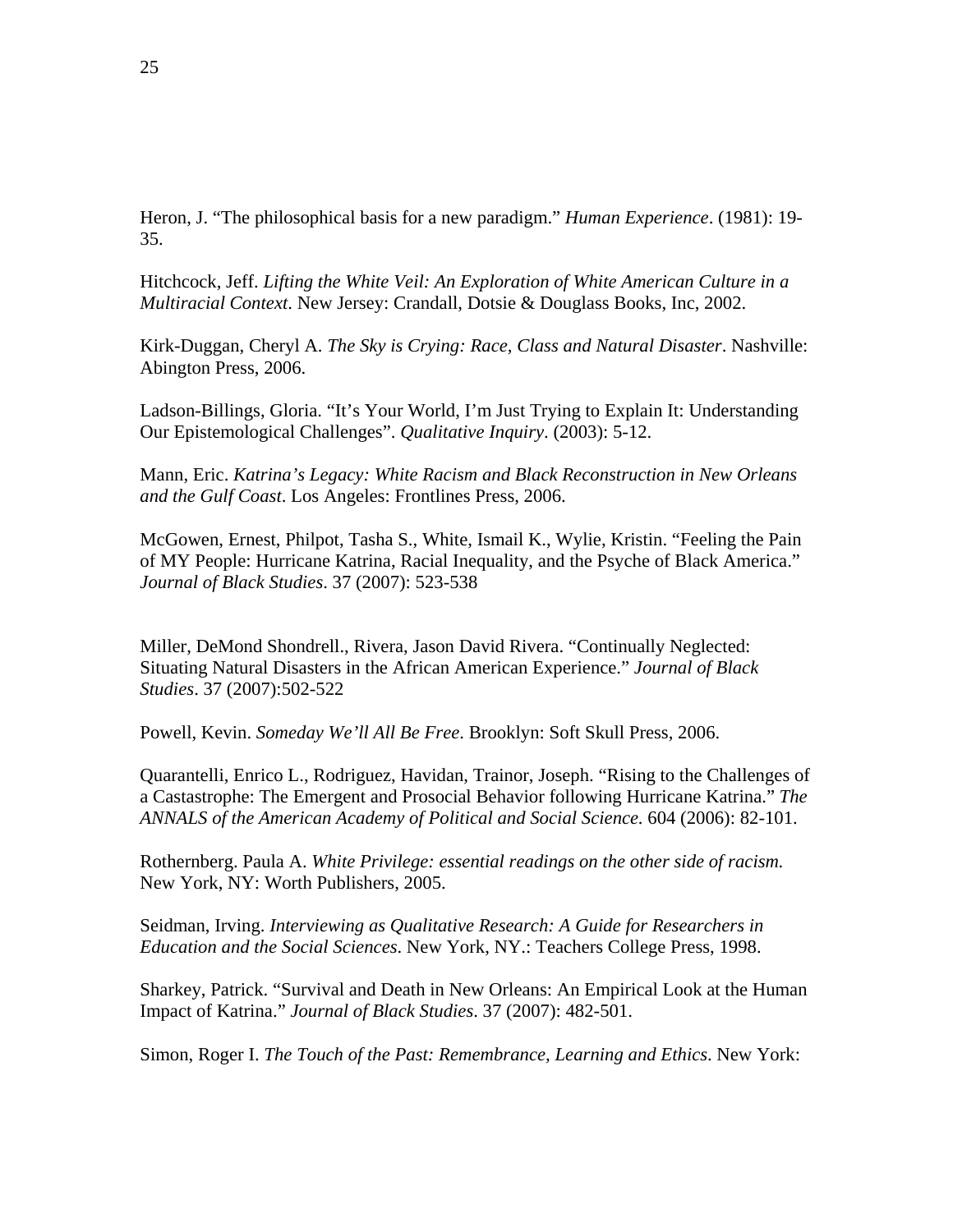NY: Palgrave Macmillan, 2005.

Troutt, David Dante, ed. *After the Storm: Black Intellectuals Explore the Meaning of Hurricane Katrina.* New York, NY: The New Press, 2006.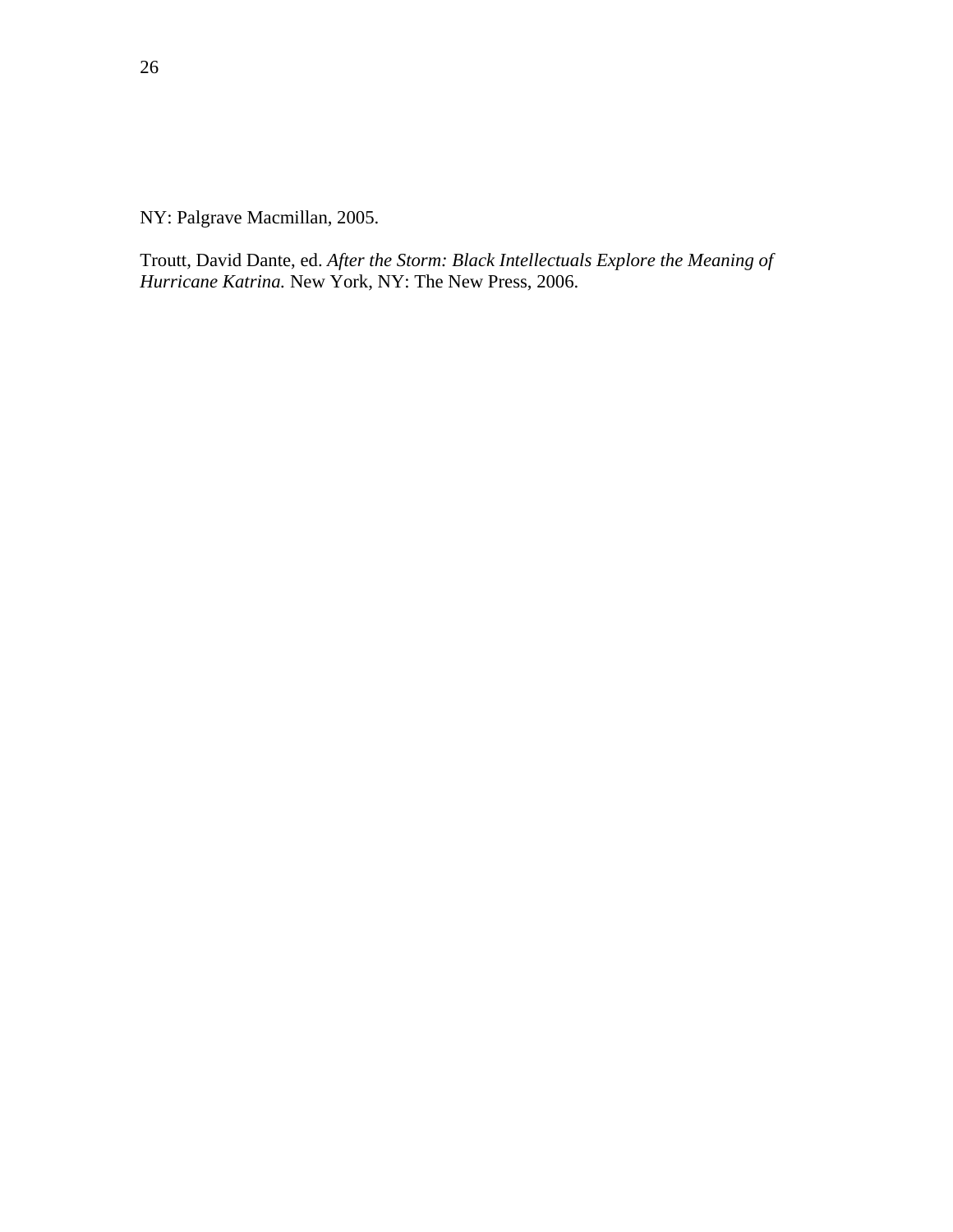# *Appendix A*

Where were you when you first heard about Hurricane Katrina? What were you doing? Did you have relatives who were affected by Hurricane Katrina?

Did you watch the news reports of the disaster in the days and weeks following the hurricane? Did you look at TV, newspapers, and/or the internet? What are some of the things you remember seeing? How did you react?

Did you donate money or time to relief efforts?

What do you think about the government's response to Hurricane Katrina? Do you have different opinions of local, state and federal responses?

Do you think more lives could have been saved if things were done differently? Why or why not?

What do you think about the claim "the federal government would have responded more effectively and rapidly if the majority of victims had been White"?

Do you think the government is prepared for another Hurricane Katrina? Why or why not?

For those who volunteered to help with relief or rebuilding efforts

What motivated you to volunteer? What are some of the things you remember seeing?

Where did you volunteer? How many did you travel with?

Did you come into contact with any Hurricane Katrina evacuees? What was your role in assisting the relief effort?

Do you think that more relief should have been available? Why or why not?